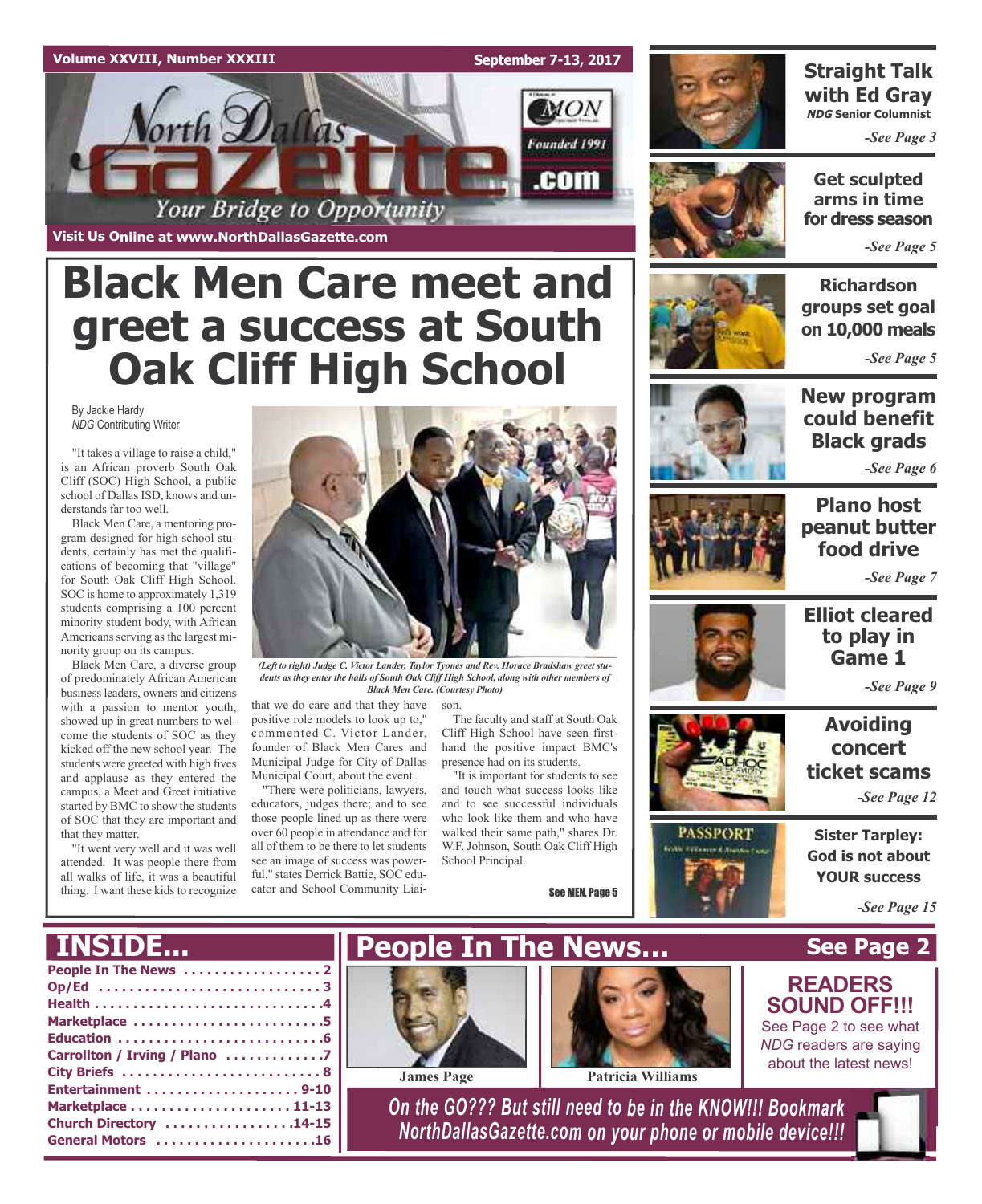#### **People in the News www.NorthDallasGazette.com**

## **James Page**

James Page, President and CEO of Page after Page Office Solutions (PAP), recently became a member of the 2015 Society for the National Museum of African American History and Culture in Washington, DC. to help bolster the organization's mission to provide those who are interested in African American culture to explore and revel in this history through interactive exhibitions.

The Museum is the only national museum devoted exclusively to the documentation of African American life, history, and culture. It



was established by Act of Congress in 2003, following decades of efforts to promote and highlight the contributions of African Americans. To date, the Museum has

collected more than 36,000 artifacts and nearly 100,000

#### individuals have become charter members.

"AfricanAmerican history is a central part of the American experience," said Page. "I made a significant contribution to the museum because it is critical for us to share our story and our culture while highlighting the achievements of our ancestors."

Page has been building a nationwide and global presence for more than 30 years and has extensive experience in helping private clients and charitable organizations better identify and manage their business equipment and maintenance needs. His company has generated more than \$70 million in revenues

through equipment; supplies and maintenance contracts with hundreds of local governments, and nationwide Fortune 500 businesses.

Page after Page specializes in managing the flow of information and ideas, helping customers manage the life cycle of documents through a more efficient use of systems, software and solutions. Page has consistently worked to help all our customers' here local, nationwide and overseas lower costs while improving services, and is also dedicated to providing superlative customer service through speed, efficiency, simplicity.

Before starting his own company, Page spent eight

ciologist's tale of pathology

years at IBM, where he received the "Cut Complexity Award" for matching market demand to IBM's production schedules to ensure adequate supply without excess merchandise. He was then recruited by Minolta to spearhead the opening of a DCarea sales force.

Through his success, Page has cultivated relationships with the industry's biggest players, including IBM, AT&T, Hewlett Packard, Konica-Minolta, Canon, Sharp, Ricoh and Xerox representatives. He received Harvard University's "ICIC" (Inner City 100) (36) Fastest Growing Business Award, the Smart CEO Award (2010), and the Presidential

"Call to Service" Award (2012).

Active in the community, Page spearheaded job and Entrepreneur programs for returning vets. In addition to coaching Arlington County Little League Baseball, he has been active in Mason's Lodge #16, "P.O.W.E.R (People Organized to Win Entrepreneurial Rights)," and the financial literacy program for the underprivileged, a volunteer businessman for "Entrepreneurial Organization" (E.O.), a global business executive membership group.

To learn more about Page after Page, please visit: http://www.pageafterpageinc.com/

## **Patricia Williams**

By Julianne Malveaux NNPA Columnist

I don't often write about comedians, but the recent passing of my friend Dick Gregory reminded me of the very important role that comedians play in our lives. Not that Gregory was simply a comedian. He was so much more than that—a civil rights activist, leader, amazing speaker, holistic health practitioner, and so much more. It was in thinking of him that I picked up the book "Rabbit: The Autobiography of Ms. Pat."



Ms. Pat, also known as Patricia Williams, is a hot, relatively new comedian, who uses her dysfunctional, early life as fodder for her comedy.

daughter frequently threatens to put her in an old folks home; she adds that because her daughter is only 14 years younger than she is, they will be in the old folks home together. Funny? Maybe. Tragic? For sure. After all, Williams had her first child by a married man, eight years her senior, when she was 14 years-old, according to her bio. By 15, she had two children, a daughter and son, by the married man, who was a habitual cheater. While her story is not

#### Ms. Pat says that her the foundation for some sotypical, it is also not unusual and it could serve as

in the African American community (consider the late Senator Daniel Patrick Moynihan's controversial 1953 report on "The Negro Family"). Ms. Pat's story bears retelling, not because of its pathology, but because she has been able to find the humor in it. Ms. Pat's book tells her story so effectively that you don't know whether to laugh, cry, scream, or shake her. It's a redemptive story of a woman who, by 20, had been to jail for drug dealing (but not for using), had held jobs as a waitress, factory worker, gas station worker,

and then moved up to a house near a pond in an Indianapolis suburb, earning her living as a comedian ("They don't check your background for doing standup," she says).

While I haven't had a chance to catch Ms. Pat's comedy act, my half-hour conversation with her makes me certain that it's a hoot, just like her book. She tells her story, and she tells it raw; her first 12 years of life will break your heart. She spent her earliest years growing up in her grandfather's "liquor house," but when her grandfather was incarcerated for killing a

woman, she began living a near-nomadic life with her mother and her siblings. Moving every few months, her belongings in garbage bags, she endured hunger at home, ridicule at school, and, but for a couple of dedicated and giving teachers, she lived a rather lonely life.

She got into selling drugs because her baby's daddy sold them and got busted; at 15, she felt that she had no other way to support her two children. For a time, she lived large, but says she "grew up some" when she

#### See WILLIAMS, Page 4

# **NDG Readers Sound Off...**

#### **Confusion over Dallas City Council vote riddles Mayor's Confederate task force**

what are the qualifications of the individuals on the committee? have any of them had historical training/education? are they going to keep an open mind or like Dwayne Caraway and the others on the council have they already decided that the statues are to be removed?

*- PeterK*

You want to know real "sanitizing"? The real purpose of this "Task Force" is to "sanitize" the foregone conclusion of all the misinformed members of the Dallas City Council.

Even the far-Left *DMagazine* points out that the KKK was down to a handful of members by 1926 – a decade before the Lee Park statue went up:

– Total waste of time and money.

*-- Terry Hulsey*

#### **'Truth Doesn't Have a Side'may disturb football fans and parents**

Question: Given that it's a scientific FACT (1) that too much ammonia exposure can cause #encephalopathy, and a scientific FACT (2) that the physicality of football increases blood ammo-

that#AmmoniaInhalant use is rampant in sports (especially in the NFL, and especially to recover from traumatic hits/#concussions), why wasn't the ammonia connection ever seriously considered before determining that concussions, by themselves, are causally responsible for #dementia in ex #NFL players? Remeber, the "E" in "CTE" stands for "encephalopathy". And like I already said, it's a scientific FACT (1) that ammonia can cause encephalopathy. Soo...?

And can anybody name any other disease where it only took one patient with the condition in question to

nia levels, and a FACT (3) both establish 1) that there's a new disease, distinct from similar conditions, to be studied and 2) how the disease was caused? Good luck with that.

> Even if you CAN think of one (I sure can't), can you name a disease that's relevantly similar where just the cause was so determined? Not Parkinson's. Not Alzheimer's. Not ALS. Not Huntington's. Not Minamata's. Not...

Get the picture? #TruthDoesntHaveASide *-- Sean Murphy via Facebook*

**To share your opinion visit NorthDallasGazette.com**

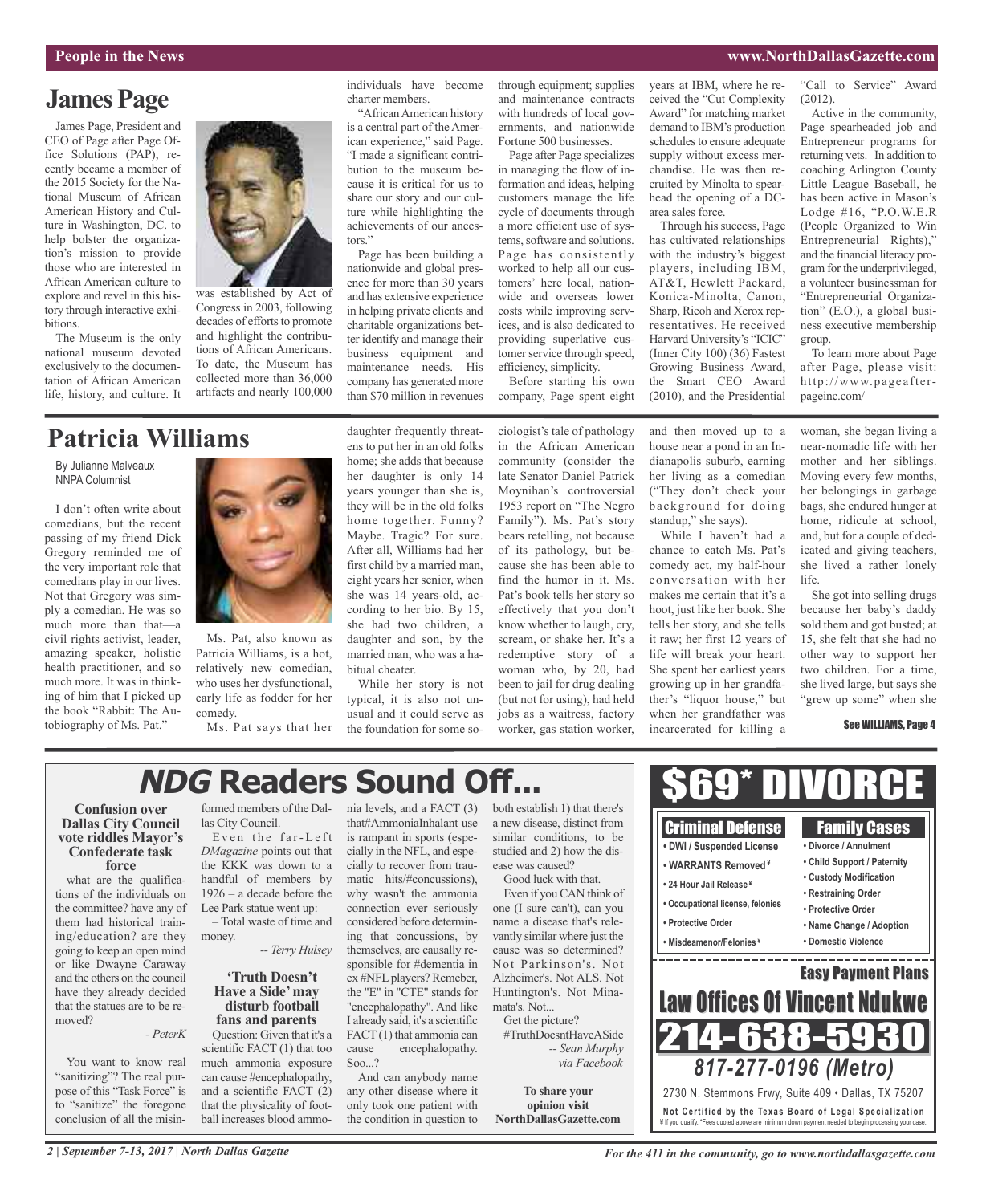#### **www.NorthDallasGazette.com Op-Ed**



P.O. Box 763866 - Dallas, Texas 75376-3866 Phone: 972-432-5219 - Fax: 972-509-9058

*"Do what you say you are going to do ... when you say you are going to do it."*

**Publisher's Office:** publisher@northdallasgazette.com

**Sales Department:** marketing@northdallasgazette.com 972-509-9049

**Editorial Department:** editor@northdallasgazette.com

#### **Online:**

www.NorthDallasGazette.com www.twitter.com/NDGEditor www.facebook.com/NorthDallasGazette www.pinterest.com/NDallasGazette www.instagram.com/NorthDallasGazette

## STAFF

**Chairman Emeritus** *Jim Bochum 1933 – 2009*

**Editor** *Ruth Ferguson*

**Published By** *Minority Opportunity News, Inc.*

> **Web Master** *Todd Jones*

**Special Projects Manager** *Edward Dewayne "Preacher Boy"Gibson, Jr.*

**Community Marketing** *Nina Garcia Nadina Davis*



*Terri Schlichenmeyer Nicole Scott David Wilfong* **Production** *David Wilfong*

**Religious/ Marketing Editor** *Shirley Demus Tarpley ("Sister Tarpley")* **Senior Columnist** *Ed Gray* **Contributing Writers** *Joe Farkus Jackie Hardy Dwain Price*

Wim, What, Wilen Mhere & Why Take a<br>trip down ory lane **Visit North Dallas Gazette Archives** Go to worth dalloogarette cam and click on the westpation<br>fab at the top of the page that same "ARCHIVE"<br>"Dallay" meet respected publication in the minority community"

*North Dallas Gazette assumes no responsibility for unsolicited material and reserves the right to edit and make appropriate revisions. The North Dallas Gazette, formerly Minority Opportunity News, was founded*

*in July 1991, by Mr.Jim Bochum and Mr.Thurman R. Jones. North Dallas Gazette is a wholly owned subsidairy of Minority Opportunity News, Inc.*

# **Dallas sleeps because it's good for business**



In recent weeks there has been a lot going on in Dallas, regarding the Confederate monument removal. The cities response has been of a can do spirit. The reality is its businesses usual. If it's good for Dallas business we will move to act otherwise it's not on the business agenda.

Let's look at some city issues first let's be honest, the Dallas is about making money. The feelings and concerns of its underclass are irrelevant. If it will sell at the Dallas Citizens Council, or in the business corridors of Dallas, we can sell it elsewhere in Dallas. Whether it's privatizing Fair Park or removing a statue in a park, if it don't make no dollars, it don't make no sense, and I mean cents. Meanwhile, Dallas slept.

The Confederate Monument removal was not on the public radar when myself, researcher Edward Seabasta, and Dr. Michael Phillips called for the community to start a mass action to remove the equestrian statues. In stirring oratory on December 31, 2016, we called for Dallas to act. Three people showed up if we include the two police officers it was five. Meanwhile, Dallas slept.

Meanwhile, Dallas slept as it normally does. In a fitful slumber, it was awakened by other cities such as New Orleans, Baltimore, and Charlottesville. Meanwhile, General Robert E. Lee led a lonely vigil in Lee Park defending the Lee Park from modern day Yankees intent upon freeing African immigrants from getting married in the replica of General Robert E .Lee's Arlington House. Meanwhile, Dallas slept.

You see in Black Dallas truth be told it's not on the radar. The statues at Lee

Park and at the Pioneer Cemetery were not bothering the folks down south. The people down south were interested in other things, according to Facebook they were interested in fixing potholes. Never mind the potholes are basic maintenance and should be repaired anyway. Meanwhile, Dallas slept.

Dallas black politicians did not put it on their radar to address, while other black city officials across the country took a stand. How do I know? I asked them. It appears if their constituents do not make it a priority, they wouldn't either. Meanwhile up north, white liberal activists took a stand. Prior to Charlottesville, then after Charlottesville, they were really fired up. The Confederate Monuments would have to go. Meanwhile, Dallas slept.

Charlottesville occurred and then the bandwagon was assembled. We then saw our earnest politicians take a stand. Great speeches, Great suits, Great words! No Action! We got to do something. I know what! Let's get a committee. A committee that will no doubt conform to current public opinion, a committee we will get behind because we can't lead from the front. Dallas are you awake!

Alas, Dallas has spoken, all the speeches have been done! All the editorials read, all the television commentaries viewed. Public opinion is what drives business in Dallas! If it's good for the bottom line, we will put our votes and hearts behind it! Dallas finds itself in the 21St Century. The Dallas City Council has voted 14 to 1 to remove statues from Lee Park, because after all Dallas has awakened, and it's good for business.

This is Ed Gray and this is straight talk.

*Ed Gray, the host of The Commish Radio Show airing Saturdays 3-5 p.m. on FBRN.net, can be reached at eegray62@att.net.*

We voted against the .06

# **Another Side of an Important Question**

By Joyce Foreman (Trustee District 6). Bernadette Nutall (Trustee, District 9), and Dr. Lew Blackburn (Trustee, District 5)

*"BUILD THE NEWS UPON THE ROCK OF TRUTH AND RIGHTEOUS-NESS, CONDUCT IT AL-WAYS UPON THE LINES OF FAIRNESS AND IN-TEGRITY, ACKNOWL-EDGE THE RIGHT OF PEOPLE TO GET FROM THE NEWSPAPER BOTH SIDES OF EVERY IMPOR-TANT QUESTION."*

These are the words that are inscribed on the old *Dallas Morning News* building.

On Friday, Aug. 18, there was a critical vote by the Dallas ISD Board of Trustees about raising the property tax rate, and ordering a tax ratification election to raise additional funds for Dallas ISD. Four options were made: a .02 cent "swap", with no overall tax increase, .13 cent tax increase, .06 cent tax increase, and a .02 cent tax increase.

The .02 cent "swap" was

the only one having been formally presented to the Board by the administration prior to the Board approving the 2017-2018 balanced budget in June. The tax "swap", which the administration preferred, and formally presented, would have yielded more than \$42 million for the district without impacting tax payers. The funds were to be used for programming in our schools, and to fulfill a promise the Board made to employees of the district to provide them with a muchneeded pay raise.

The *Dallas Morning News* editorial board wrote an opinion piece that was very misleading, resulting in many readers believing Trustees Joyce Foreman,

Bernadette Nutall and Lew Blackburn, voted to not give the citizens of Dallas the right to vote for a tax increase. This is wholly incorrect. We voted for two of the four options made available that night. Regarding the .13 option, Trustees Flores, Blackburn, Foreman, and Nutall voted against it. Regarding the .06 option, Trustees Blackburn, Foreman, and Nutall voted against it. For the .02 cent "swap" Trustees Blackburn, Foreman, and Nutall voted in favor. For the .02 cent tax increase, Trustees Flores, Solis, and Marshall voted against it. We supported both of the .02 options, either of which would have gone to the voters as a TRE.

and the .13 proposal because both would have resulted in the district being pushed into a tax recapture designation (Robin Hood). This designation once imposed will not go away, meaning that for every dollar collected from the tax increase, approximately .30 cents would be sent to the state, and not used in Dallas ISD. With the .06 tax increase, the District would have paid more than 13 million local tax dollars to the State. The .13 cent tax increase would have sent more than 38 million local tax dollars to the State. We also ask your readership to reflect on the 2015 bond election in which the Board promised that Dallas ISD would not raise taxes.

In what was touted as a cost saving move, the district paid \$47 million cash for a building to house administrators that had a taxable value less than half of that amount. The building needs

#### See DISD, Page 5

For the 411 in the community, go to www.northdallasgazette.com September 7-13, 2017 | North Dallas Gazette | 3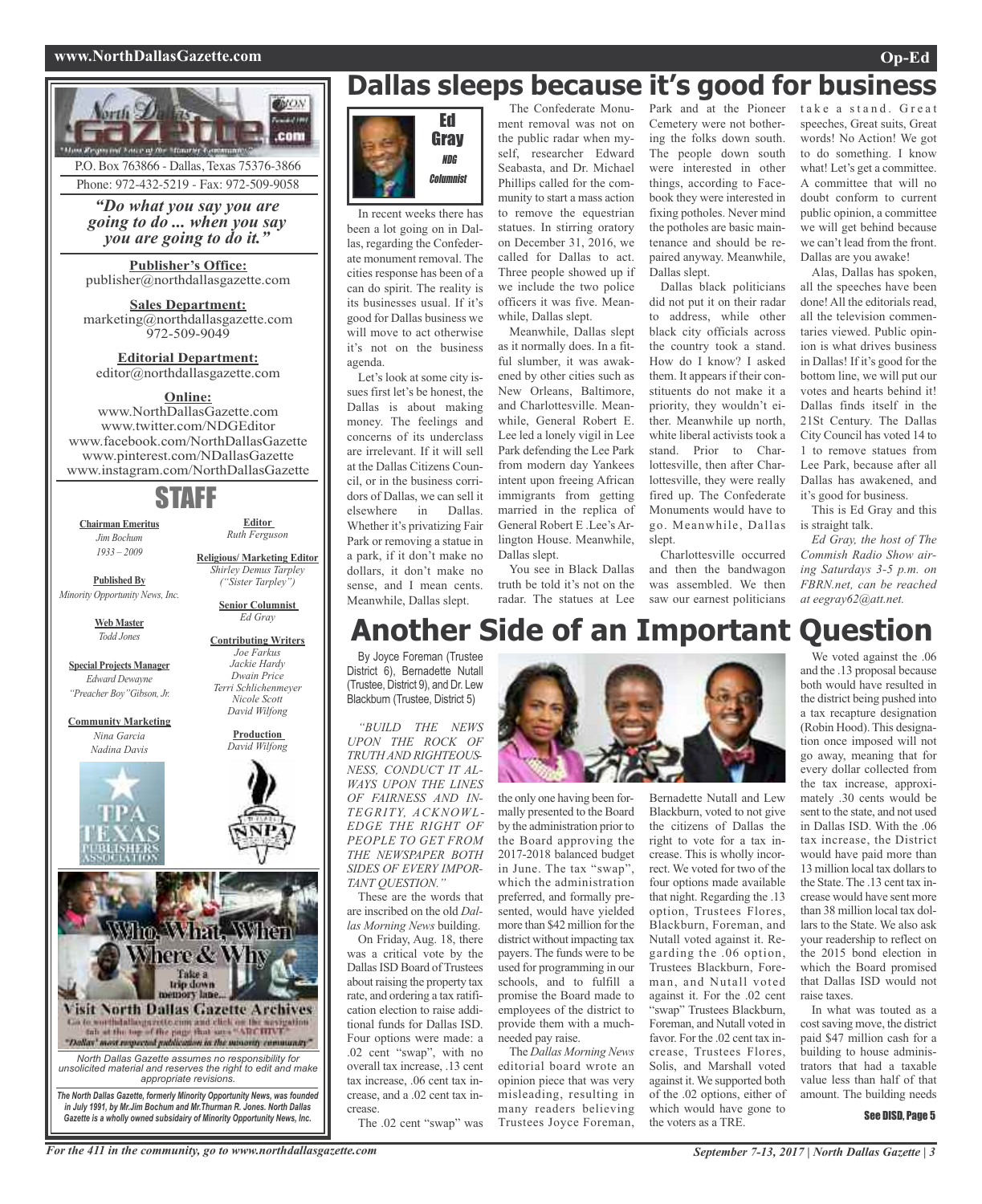# **Sexy, sculpted arms in time for holiday dress season**

#### By Sloane Davis

We usually think of summer when bearing our bathing suits and tank tops, but the Holidays are approaching and we will be getting dressed in our holiday formal wear which will be baring our arms as well – not to mention Fall wedding season! We all want to look our best regardless of what time of the year it is, and it's true that there is no "season" for getting into shape. We must maintain our healthy and fit lifestyle all year long if we really want to see results.

With that being said, we have a little over 3 months to get those arms looking sexy and sculpted and that is more than enough time! So if you follow these exercises you are sure to go into the holiday season with a bang sporting that sexy dress or top that you plan on wearing!

My favorite part of the body and the area that most people will see are the



shoulders! And the good part about sculpting sexy shoulders is that you don't need heavy weight, a gym or any fancy equipment. If you have dumbbells in the house or go to a gym, fantastic! But if you don't grab water bottles, or anything with a bit of weight that you can hold in your hands.

Some of my favorite shoulder exercises are:

• Side Lateral Raises start with weight in front of your thighs and lift out to the side. Do not lift the weights past your shoulders and the weights should be

in your peripheral vision, a V shape, not hyper-extended out to the side.

• Front Raises - take the weights and extend them out to the front. Again, don't lift higher than shoulder height. Elbows should not be locked but keep arms straight. Legs should be a few inches apart for stability.

• Seated Shoulder Presses - sit on a back supported chair and press the weights above your head. Palms should be facing out. This is great for your core too as sitting engages it a bit more.

## WILLIAMS, continued from Page 2

went to jail, and had time to think about the direction of her life. Jail didn't stop her from dealing—she kept it up until well after she met her current husband. While she was committed to stop selling drugs, she couldn't find work, until one of her social workers remarked that she'd make a great comedian. Why? "Because things that other people find tragic are funny to me," she says. "When my sister-inlaw died in the middle of an Atlanta Falcons' game, I burst into tears. I don't know if I was crying, because she died or because she never got to see the Falcons finish losing that game."

Ms. Pat says she stays out of politics and "tries to stay neutral." Still, she manages to make a few pithy, funny political comments. She likens Confederate flag wavers to Cleveland Browns fans when she says, "They are used to losing. They are serious about their losing

team." She won't say much about the current occupant of the White House ("look, I want to sell books"), but she does note that he has caused, "regular Black folks to start reading the [newspaper]. I never used to read The New York Times, but I have to keep up with him." And, she notes that her family Christmas cruise was cancelled, thanks to the 2016 election; "I was not getting on a boat with that fool in office," she quips.

While Ms. Pat avoids political talk, her story can have an impact on public policy. How do young mothers support their kids, if they are too young for a work permit? How can exoffenders support themselves, if they can't find work because of their criminal record? Why are there so many resources now available for opiate addicts, when so few were available for those who were addicted to crack cocaine? Ms. Pat said that, when she was child no one told her that she was loved.

"So, now I love everybody," she says.

The woman has a heart of gold. Not only did she raise her own children, she took on the responsibility of raising four more young children that belonged to her sister who was struggling with drug addiction.

While the situation may be tragic, it is fodder for more comedy for Ms. Pat.

Ms. Pat calls her 31 and 30 year-old, who her "Medicaid kids" and her 17 yearold and a 19 year-old that she has with her current husband, her "Blue Cross kids<sup>"</sup>

Some have called her "The Black Roseanne," because she has a sitcom in the works (produced by Lee Daniels). I just call her funny, poignant, and blunt.

Like Dick Gregory, Ms. Pat, uses comedy to blunt the outrage of tragedy.

*Julianne Malveaux is an author, economist and founder of Economic Education. Her podcast, "It's*

• Training triceps is also a great idea. Triceps are those "bat wings" that most women love to hate. While many people focus on the biceps, the triceps are a much larger muscle. So if we can begin to grow the triceps your arms will take on a much more toned shape as they are located on the outside of the arm.

Tricep exercises include:

• Overhead Extension place dumbbell directly over your head, holding with both hands. Bend just the top portion of your arm (elbow to wrist) back. This is a very isolated move so your back should not move in any way.

• Tricep Kickbacks - get into a lunge position and lean forward holding on to something if you need to. Your chest should be leaning forward and you will start with holding your arm straight with dumbbell in hand. Bend the top part of your arm (elbow to wrist) in and squeeze the tricep when extending out.

*Personal with Dr. J" is available on iTunes. Her latest book "Are We Better Off? Race, Obama and Public Policy" is available to order at www.juliannemalveaux.com at Amazon.com. Follow Dr. Malveaux on Twitter @drjlastword.*

Your back is always important to train and build muscle on. The goal is to widen your back so that you create the illusion of a smaller waist. While we don't get to see our own backs very often, it is extremely flattering to have a sculpted, toned back. All sorts of rowing exercises are excellent for building muscle in your back. Because our back has much larger muscles than our shoulders and triceps, we are able to push a bit heavier weight. Don't be afraid to test your strength! You

are much stronger than you think!

Back exercises include:

• Arm Row 1 - place a leg up, knee on bench (or ottoman or chair at home), leaning forward, row with the dumbbell in the opposite hand. You never want to be leaning over - chest should be pointed out and butt should be out. Good form is very important!

• Arm Row 2 - Bend your knees, push chest out and butt back, and row both arms simultaneously. Arms should come down all the



### Introducing a new way to meet, work & play!

The Economic Empowerment Center is the perfect place for your next trade show, conference or private party!



Monthly meetings ·Special events ·Trade shows



Contact us at 214-540-6932 or

leasing@transformanceusa.org

«Business seminars ·Birthday parties 8. Curicea Tenas



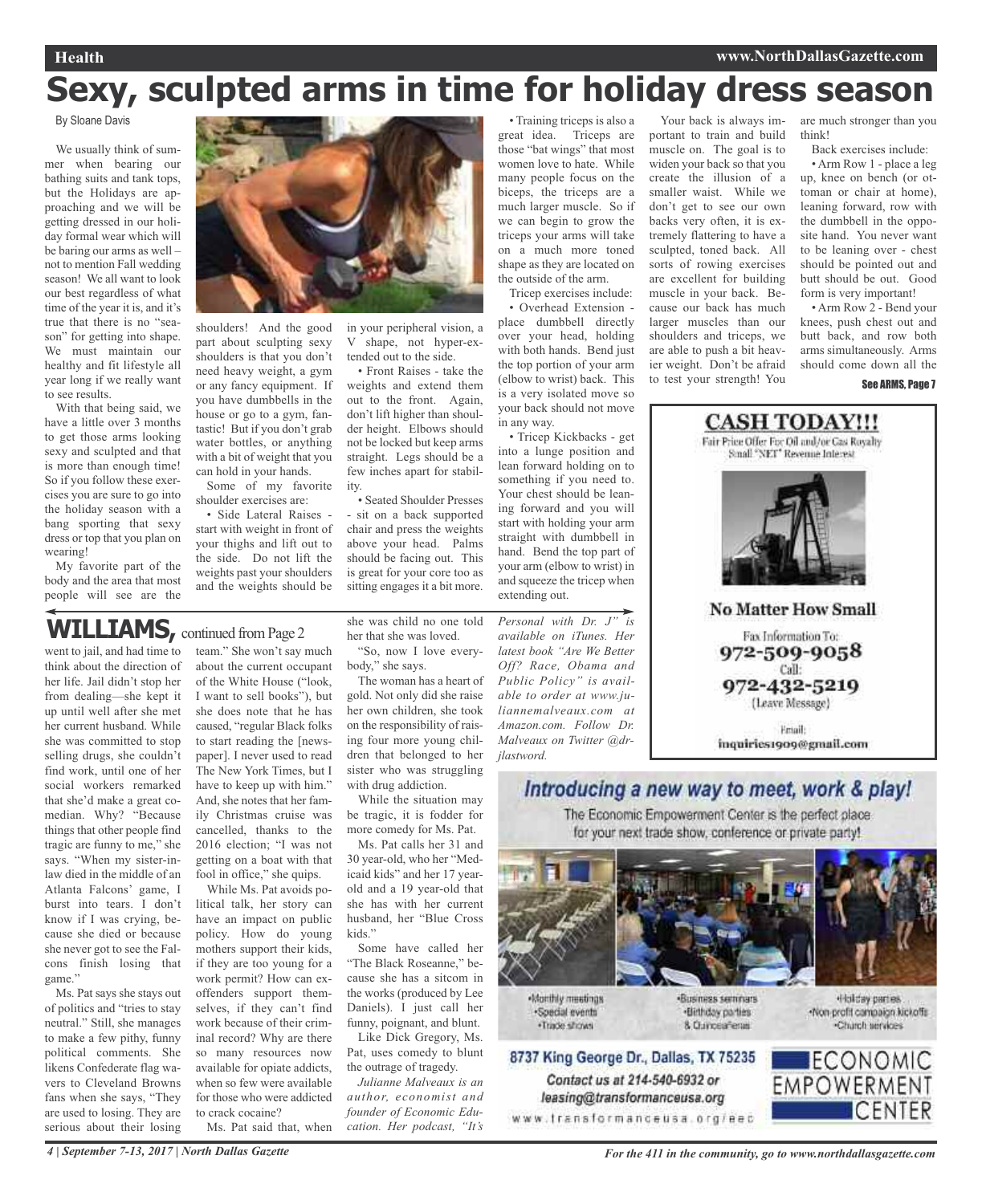# **Feed Children Everywhere effort coming on Sept. 10**

Organizers of an upcoming event hopes to yield 100,000 bagged meals

The Richardson Interfaith Alliance, in partnership with The Richardson Chamber, is hoping to prepare 100,000 meals to distribute in the community and internationally. We need your help to make it happen.

On Sunday, Sept. 10, a Feeding Children Everywhere meal bagging event will be held from 12 p.m. to 5 p.m. at the Richardson Civic Center. Individuals from local houses of worship, corporate entities, nonprofit organizations and neighborhoods are needed



to make a local as well as international impact on hunger.

"The wonderful thing about this event is that all ages can participate. Last year our kids learned about the needs that were being

# **DISD,** continued from Page <sup>3</sup>

over \$14 million to make it viable for district staff. That's \$61 million the district is not collecting interest or investment income on. The district has sold prime property for far less than its market value. There was a marketing campaign that touted that most funds from a .13 cent increase would be spent in our individual districts. While

When you came in the building you felt the warmth, the love and the encouragement from the people that were participating. It was a great, great way to start the school and the kids enjoyed it," advises South Oak Cliff PTO President and parent, Pastor Mattie

**MEN,** continued from Page <sup>1</sup>

According to a 2002 study conducted by the Los Angeles County Department of Health Services, which examined the relationships between role model characteristics, psychosocial functioning and health-risk behaviors, found 56 percent of adolescences identified better with role models and those who identified with role models they knew on a personal basis showed higher levels of self-esteem and stronger academics. "Children need your presence, not your presents," states Battie regarding the value and importance of having mentorship pro-

Johnson.

that may seem admirable, there was no guarantee the schools would have received the funds, after presenting a proposal, that required several levels of approval. Also, this was marketed without regard for federal comparability guidelines, which requires that student funding be comparable to similar schools throughout the dis-

#### We thank those who have provided an outpouring of support for us, and we hope to have at least provided clarity regarding the Board's actions. Even though some may disagree about our vote that night, please understand that we always strive to act in the best interests of children, while being good stewards of the tax dollars entrusted to the Board.

this activity with a diverse

trict.

group of people from various faiths. This was a fun activity, an educational opportunity, an excellent service project, and a great relationship-building event!"

photo: Revathi Srinath, a member of the Hindu Temple Society, along with Saint Luke's Lutheran Church Reverend Kristine Totzke on the right.

How you can help

addressed, and they could see the fruits of their work as those bags of food piled up," said Saint Luke's Lutheran Church Reverend Kristine Totzke. "The added bonus was that we joined in People - Employees and their families are encouraged to join us to help prepare the meals. • Each timeslot is approximately one-hour long.

• Approximately 250 volunteers are needed each hour (1000 for the day). • Individuals of all ages are welcome to participate

(including children). • Participants may sign up by visiting www.feedingchildreneverywhere.com /richardson2017.

Donations – Organizations and Individuals are encouraged to consider making a financial contribution to help raise \$25,000 to assure a successful event.

• Donations may be made by visiting www.feedingchildreneverywhere.com /richardson2017.

• Event & Table Sponsor Level donations can be made there, as well.

• Any monies collected

over the \$25,000 will be donated to a local charity focused on hunger.

**Community**

On Sept. 10, join us in this act of service in honor of those dedicated men and women who work tirelessly to assure our safety and well-being each and every day. First responders and the military will be recognized at the beginning of the event.

Help stomp out hunger one meal at a time. If you have questions, please contact Dr. Charlie Barker, RIA Compassionate Action Committee Leader, at 972-835-2843 or burnerb2@gmail.com.

# **El Centro College to host open house/mini health fair**

El Centro College's Center for Corporate Training and Wellness is hosting an Open House/Mini Health Fair on Saturday, Sept. 9 from 9 a.m. – 12 p.m. Check out our state-of-the-art cardio and resistance equipment. Participate in FREE group fitness demos- classes

start every hour. Low cost Flu Shots, Shingles, Hepatitis A/B, Tetanus vaccines will be available. Blood Pressure/Spinal Screenings...

Representatives from these companies will be present at the fair. Group Classes being offered during the Open House: (9am) Foam Rolling Stretch Therapy, Cardio Conditioning, Yoga; (10am) Cardio Conditioning, TRX; (11am) Awareness Through Movement, Spin.

For questions or to register for a FREE Group Class call 214-860-2607

BMC volunteers to the various high schools to broaden their presence and impact throughout the District.

peroviding classroom presen-His vision is to provide one-on-one mentoring to tations and school assemblies; along with providing consultation for students on various topics ranging in career opportunities, life skills, interpersonal/social skills in addition to other topics that will help students achieve success.

Those interested in learning more about upcoming volunteer opportunities and/or provide mentoring in the areas of teaching students how to dress for success as well as donate business attire for students who need clothing for interviews can visit as well as like the Black Men Care Facebook page: www.facebook.com/search/t op/?q=black%20man%20ca re and post a comment on how you would like to assist and/or volunteer.

grams like Black Men Care. As an educator, Battie understands how powerful the image that Black Men Care provides and how that image of successful African American men can serve as a vital tool in inspiring and motivating students to believe they can also achieve that

same type of success; especially those students South of Interstate 35 who may not see those images displayed "We want them to see us in our suits and let them know you can make it and all you have to do is put forth the effort," he adds.

The concept behind BMC to provide mentoring, coaching, and support to students within DISD is gaining a lot of traction within the Metroplex and it is exactly what Judge Lander is hoping will continue to happen as more schools become aware of the program and its mission.

on a regular basis.

One core value each vol-

unteer shares among those been vital to the students, es-

affiliated with BMC is their desire to give back to the community. The hope is that by giving back they can help eradicate some of the societal ills perplexing many minority children, young males respectively; living in vulnerable communities where they are at a greater risk of choosing a life of crime.

BMC is committed to being a catalyst for change through its mentoring program with the desired outcome of providing students with positive role models to emulate throughout their high school tenure.

"Black Men Care has

pecially the male students because a lot of those kids that are male do not have a male presence in their life, so to see those men {BMC} come in with leadership ability and some of them come from the same situation assome of the male students; and to see the outcome these men {BMC} have created for themselves is encouraging to them." explains Johnson on the unique way Black Men Care is able to appeal to the male students of SOC.

Black Men Care wants to implement this program to other high schools within Dallas ISD and possible in

the future bring the program to middle and elementary schools within Dallas. With over 35 high schools in DISD, BMC has the potential to reach and make a difference in the lives of thousands of high school students.

"My intent is to have representatives where they can go visit and try to go to every high school on a monthly basis in Dallas, as that is my short-term goal," explains Lander with respect to his vision of extending the program to more high schools for this current school year.

Lander hopes to be able to send between three to five

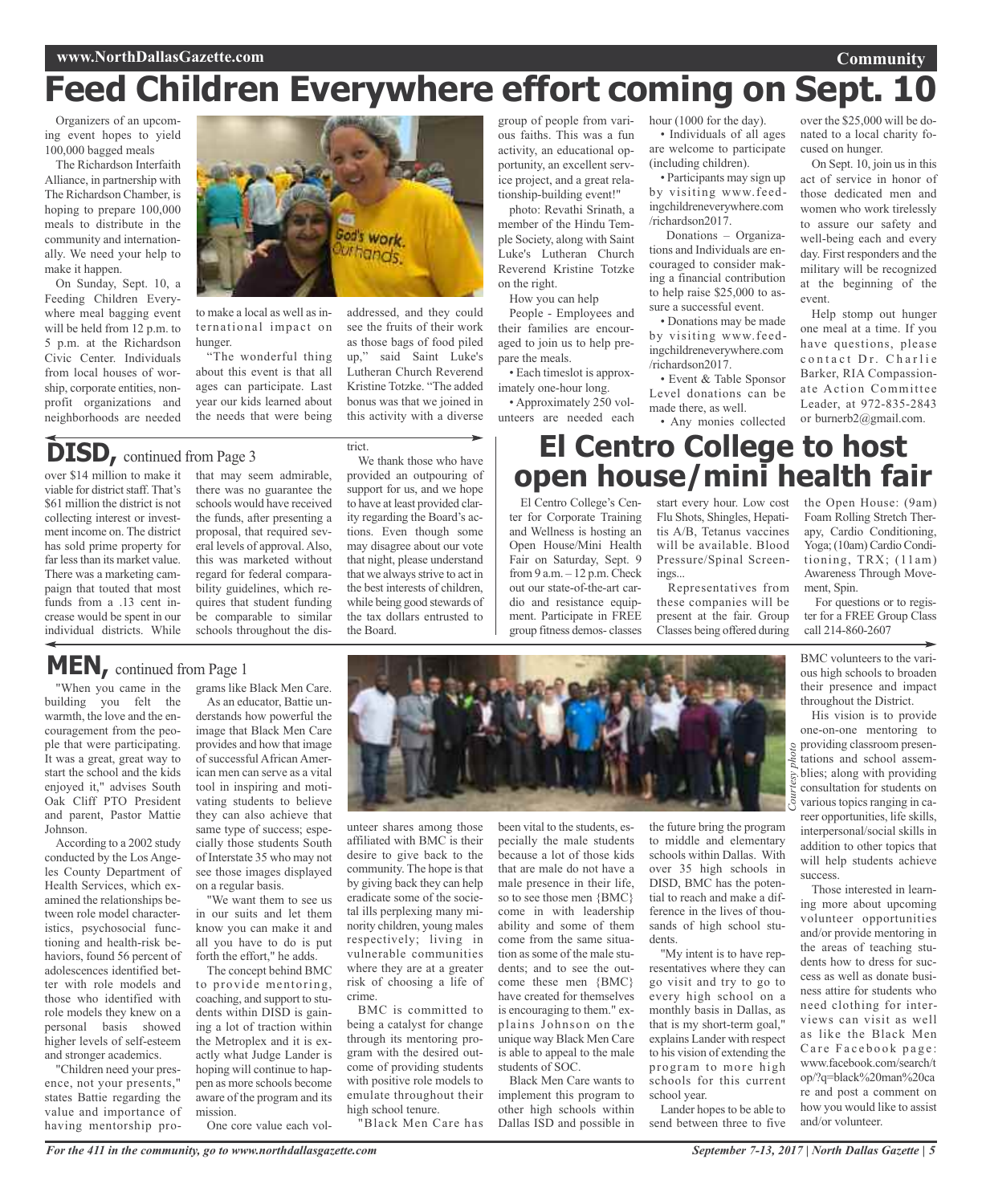# **Entry-level career program launched to benefit graduating Black college students**

ck

*Black News*

A partnership has been announced between Merck, a global biopharmaceutical company known as MSD outside of the United States and Canada, and HBCU-Connect.com, the largest social network and career site targeting the students, faculty, and alumni from Historically Black Colleges and Universities.

The partnership is designed to introduce graduating seniors (and graduate students) from Historically Black Colleges and Universities to Merck's Leadership Development Program. The Leadership Development Program is an entrylevel program designed to act as a conduit for emerging talent to train for leadership positions of increasing responsibility and visibility within key divisions of Merck' s business.



Merck is a great company with great opportunities. They just needed a channel to communicate these excellent opportunities to the many talented students emerging from the Historically Black Colleges and Universities," said Will Moss, founder and CEO of HBCUConnect.com. These are the types of opportunities that are especially important for us to communicate within the

African American and HBCU community, because they are opportunities that transform into leadership positions within a global company!

HBCUConnect.com will host a free webinar on Friday, September 8th for interested candidates and HBCU faculty and staff members interested in spreading the word.

**Webinar Details**

Friday, September 8th @

## **Texas Exes Black Alumni Network to honor trailblazers at Legacy dinner**

The Texas Exes Black Alumni Network (The Network) will tip its hat to three outstanding titans of industry, community activists and educational advocates at the group's annual Legacy Dinner Friday at the University of Texas @ Austin.

The Network will present its Young Alumnus, Unsung Service and Alumnus of the Year awards to Houston educational consultant Henry Keculah, Jr; Dallas community activist and minister Alshare Hughes; and Houston community leader and retired engineer Lonnie Fogle.



*Pictured above (left to right) Alshare Hughes, Henry Keculah and Lonnie Fogle. (Courtesy photos)*

work is honored to recognize these individuals for their trailblazing contributions to their professional fields and communities as well as for their continued support and commitment to UT," said

"The Black Alumni Net-Network President Stephanie Johnson. "They truly personify the Longhorn spirit."

> Young Alumnus of the Year Awardee – Henry Kopia Keculah Jr. graduated

> emblazoned with the logo of your school or team, are available for new and existing TollTag customers for both the standard and \$20 Starter TollTag accounts. Specialty TollTag prices start at \$19.99. To get your specialty TollTag, visit a NTTA Customer Service Center near you or call NTTA customer service at (972) 818-6882

or (817) 731-6882.

See EXES, Page 12

# **NTTA offers specialty tags to support Texas college spirit**

PLANO, Texas – Aug. 30, 2017 – Let your student shout-out their school spirit with the North Texas Tollway Authority's (NTTA) specialty TollTag lineup.

SpecialtyTollTags are available for the ultimate fan who wants to save money on North Texas, Oklahoma and Kansas toll roads and TEXpress lanes.

Sport a Mustang on a Mustang a Horned Frog on



a Honda, a Longhorn on a Lincoln, a Red Raider on a Range Rover – or whatever combo you choose.

These unique TollTags,

12pm Webinar Link

https://global.gotomeeting.com/join/223331381 Pre-Registration www.hbcuconnect.com/mer

#### **More About the Merck Leadership Development Program**

Merck is looking for HBCU Students primarily graduating in December of 2016 and May of 2017 as the program will start in the summer of 2017, however, recent graduates interested in learning more about the program are also encouraged to apply.

The Leadership Development Program is designed for candidates with the following majors:

• Biology / Microbiology

/ Biochemistry / Biotechnology and Other Bio Sciences • Bio and Biomedical Engineering

- Chemistry and Chemical Engineering
	- Industrial Engineering
- Material Science and Engineering
- Mechanical Engineering • Supply Chain & Logistics Majors

Each candidate selected will launch an exciting career which will include a three-year opportunity to experience the core work necessary to manufacture and supply Merck' s products. A mentoring program is also provided to coach each new employee in their career and leadership development, as well as the opportunity to work and travel

internationally.

For more information, details, and how to apply, please visit www.hbcuconnect.com/merck

Founded in 1999, HBCU-Connect.com, is the first and largest media outlet targeted towards the Historically Black College and University (HBCU) community. Boasting over 1.5 million registered members and encompassing a complete web portal, magazine, recruiting engine, social networking site, forums, blogs, news feeds and shopping, HBCU-Connect.com serves the needs of HBCU aspirants, students, alumni, faculty and staff by providing a single destination and launching point for the entire diaspora.

Your child's dreams are like stars: If he chooses them as his guides, he can reach his destiny.



# **BORN TO BE GREAT**

By 2020, 65 percent of all jobs will require postsecondary education and training beyond high school. The Every Student Succeeds Act (ESSA) requires that acquisition of those higher-order thinking skills be the standard for every student. To learn more about ESSA and how you can get involved, visit www.nnpa.org/essa.

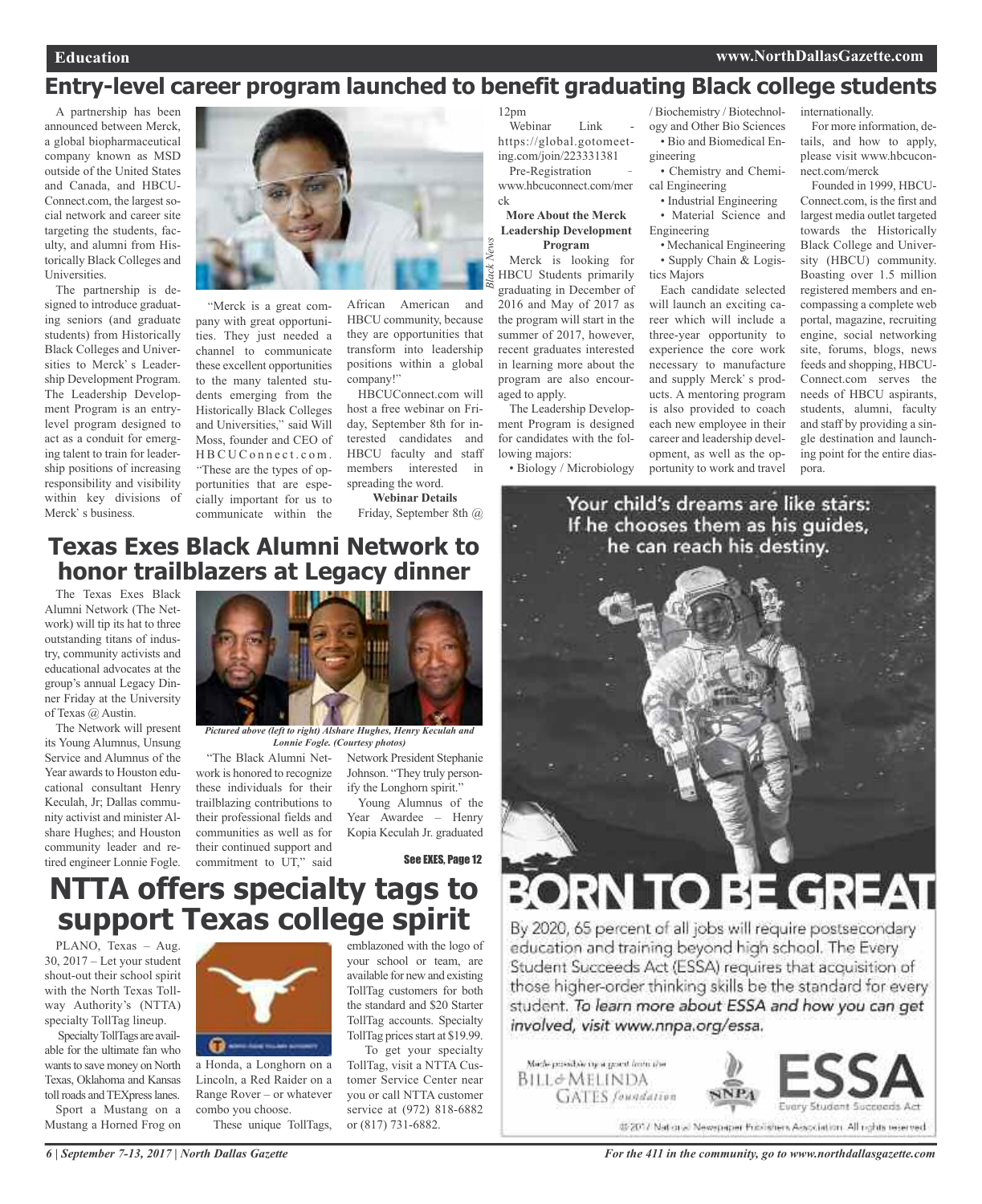#### **WWW.NorthDallasGazette.com** *Entertainment* **<b>Carrollton** *Entertainment**North Dallas: Carrollton* **/ Irving / Plano**

# **Kick the school year off with a peanut butter donation**

Help fight hunger here at home with a donation to the 4th Annual Plano Peanut Butter Drive.

The Mayor and City Council have partnered with the North Texas Food Bank to help our hungry Plano children and families. Our goal is to collect 30,000 pounds of peanut butter. Help by donating plastic jars of regular-sized peanut butter throughout September. The three drop-off locations are:

• Davis Library, 7501-B Independence Pkwy.

• Plano Municipal Center,



to join Whole Foods Market For event details and to

1520 K Ave.

• Tom Muehlenbeck Recreation Center, 5801 W. Parker Rd.

The 4th Annual Peanut Butter Drive not only supports Plano families, but it also helps replenish the local families who are hous-

North Texas Food Bank. The warehouse is stocking extra ready-to-eat food during a critical time asthe food bank responds to Hurricane Harvey. Donations provide assistance to evacuees and

RSVP visit www.wfmlas-

ing displaced family and friends affected by Hurricane Harvey. Get details on

drop-off locations and jar requirements at plano.gov. Results will be announced

in mid-October. Help us share the message with #SpreadTheHopePlano!



**SEPTEMBER 14 · AMERICAN AIRLINES CENTER LIVERATION.CON LIVE NATION** 



Whole Foods Market will open its fourteenth Dallas-Fort Worth area store in the Las Colinas community on Thursday, September 28. The opening day celebration will begin at 8 a.m. and shoppers will be greeted with an array of product demonstrations and samples.

The community is invited

for a soft opening pre-shop event on Tuesday, September 26, from 4 p.m. to 7 p.m. Ten percent of sales from

the pre-shop will benefit local nonprofit Irving Cares, an organization that provides focused assistance for Irving residents when addressing financial crisis.

## **ARMS,** continued from Page <sup>4</sup>

way, and back up to a rowing motion. Do not round back or bend over.

• Renegade Row - Get into a push-up position with hands holding dumbbells and row. This is great core work as well while building muscles in your back.

Perform 3-5 sets of 10-15 reps for all of these. It's important to always add progression to your workouts. So if you can only do 3 sets of 10 reps the first time, aim for 11 reps the 2nd time! When you reach a 12 reps, it's time to move on to 4 sets! We must always push our muscles out of their comfort zones! Remember, muscles grow when they are fed and rested. So be sure to include a

healthy, nutritious diet into your lifestyle so you can reap all the benefits!

So as you can see, all of these exercises can be done at home, at your own leisure and convenience.

If you perform all of them it should only take about 30 minutes and they are all very effective! With the proper nutrition you should have gorgeous, sculpted arms just in time to show off that beautiful holiday dress!

Member FDIC



## 716.710 Addison | Dallas | Frisco | Las Colinas | Plano

For latest DFW news and contests LIKE the North Dallas Gazette on Facebook Facebook.com/NorthDallasGazette

For the 411 in the community, go to www.northdallasgazette.com September 7-13, 2017 | North Dallas Gazette | 7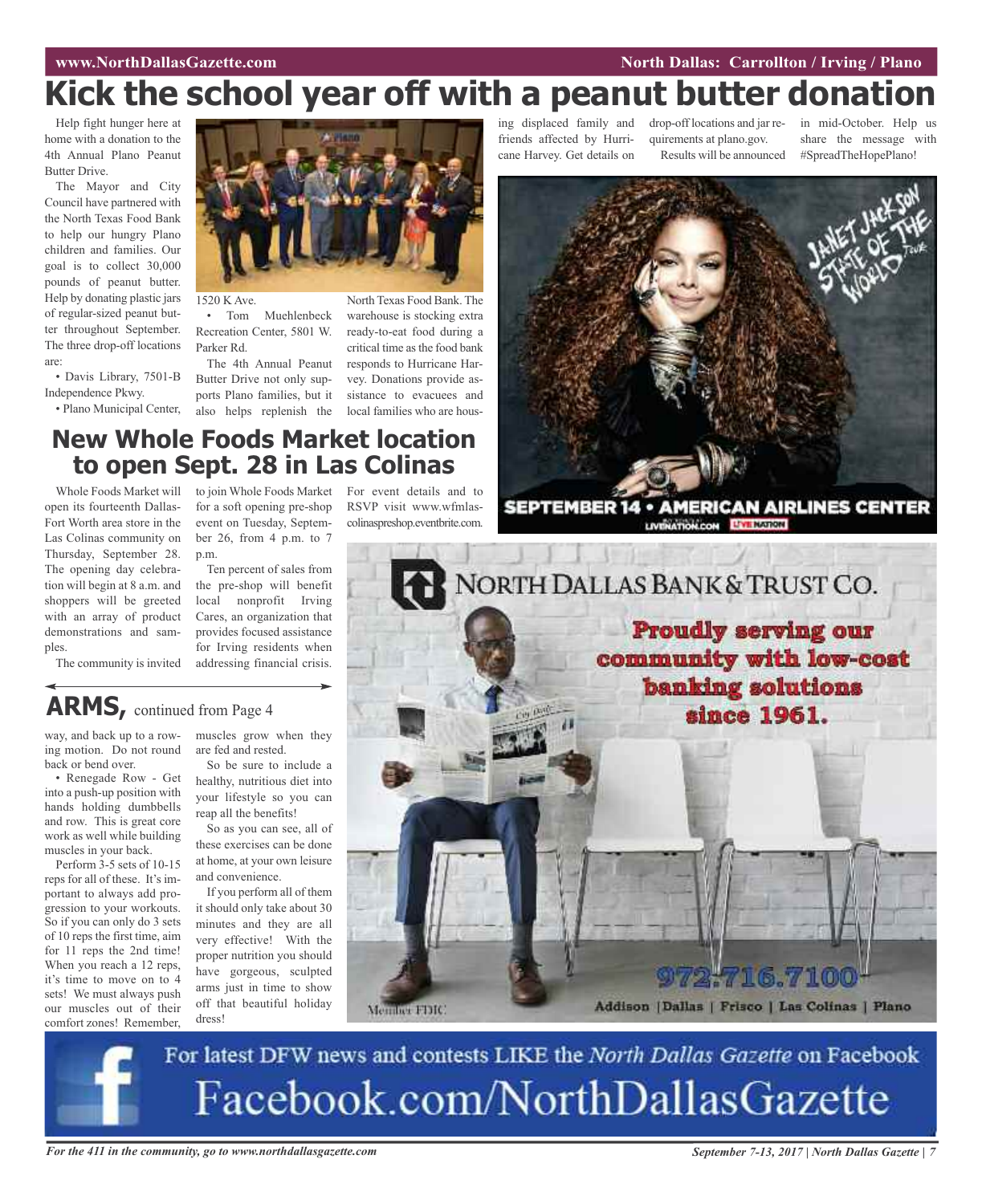#### **City Briefs**

#### **DALLAS African American Leadership Institute Fall Policy Summit**

Elizabeth Frizell will be a panelist (along with the other DA candidates) at The 2nd Annual AALI Fall Policy Summit. COME SUP-PORT FRIZELL Saturday, Sept. 9 Paul Quinn College 3837 Simpson Stuart Road Dallas, Texas 75241 8 a.m. - 1:30 pm The panel discussion is from Noon 1:30 pm

#### **GARLAND Low-Cost Pet Vaccination Clinics**

A healthy pet is a happy pet! Throughout September, take advantage of low-cost pet vaccination clinics hosted by Garland Pawsibilities and Garland Animal Services. Clinics will take place from 10 a.m. to noon Sept. 7, 14, 20 and 21 at the Garland Pet Adoption Center, 813 Main St. See a complete list of services at GarlandPAWS.org. For ques-

tions and to schedule sterilization, call 940-566-5551.

#### **McKINNEY 10th Oktoberfest slated downtown**

Step into your lederhosen and refresh your schuhplattler dance moves for McKinney's 10-year Oktoberfest celebration in Downtown McKinney Sept. 22, 23 and 24 presented by the City of McKinney and McKinney Main Street. This three-day event is a family favorite, offering authentic German food and drinks, entertainment, children's activities and fun. Patrons will feel like they are right in the middle of Munich and enjoy authentic German fare like bier, brats, strudel, pretzels and live music.

#### **PLANO Annual CHamber Golf Classic**

Tuesday, Oct. 3 | Check in: 11 am | Shotgun: 12:30 p.m. Canyon Creek Country Club (625 W Lookout Dr, Richardson 75080).

The 28th Annual Golf Classic is more than just a day of golf. Some of the biggest business deals and job offers are made on the golf course. The Chamber Golf Classic helps you connect with current and potential clients, suppliers, employees and employ-

ers. Benefiting Leadership Richardson Scholarship Fund. Sponsored by Amegy-Bank.

#### **Richardson Business Network Brown Bag Lunch**

Tuesday, Sept. 19 | 11:30 a.m. Richardson Chamber Board Room

#### **Health insurance discussion**

Everyone wants to know what is going to be next development in health care. Is the ACA going to change? What about Medicare payments? Come to the Richardson Chamber Business Network Luncheon on Tuesday Sept. 19 to find out.

Paula Harrington and Marvin Thornton of Harrington Insurance Solutions will discuss the current state of health care, the affordable care act and Medicare.





# is Young CPA Learn more about Wells Fargo Supplier Diversity.

@ 2017 Well's Fargo Bank, N.A. All rights reserved. Member FDIC, IHA-4674001

# When we work together, we grow together.

You believe in your business - and why not? You're making big plans and hitting exciting goals. We'd like to hear more about it. We work to build relationships with innovative and growing companies owned by members of the business community. It's a win-win. We gain strong suppliers, and they enjoy new opportunities to expand and enhance their businesses.

These partnerships also contribute to the economic vigor and cultural vibrancy of the places where we live and work. So our communities benefit most of all.

For more information, please contact the Wells Fargo Supplier Diversity team at supplierdiversity@wellsfargo.com.

#### wellsfargo.com

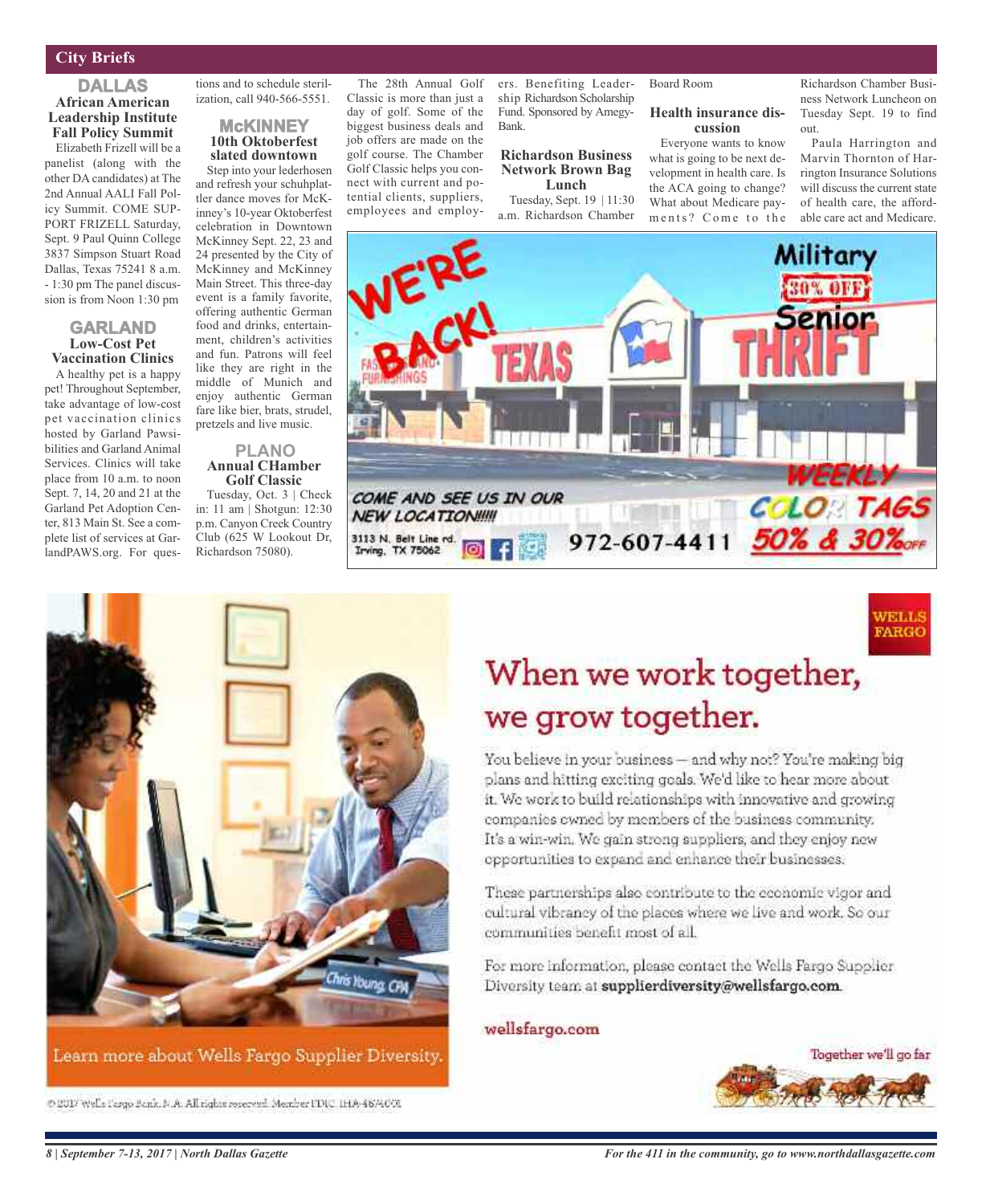# **Ezekiel Elliott cleared to play for first Cowboys game**

By Dwain Price *NDG* Sports Special

That dark cloud hanging over the Dallas Cowboys' head because of the NFLimposed six-game suspension to running back Ezekiel Elliott has been lifted.

Well. Sort of.

The NFL suspended Elliott for six games without pay on Aug. 11 for violating the league's personal conduct policy. A hearing was heard in Sherman on Tuesday on a temporary restraining order to block that suspension until the case can



*Dallas Cowboys Running Back Ezekiel Elliot (Image: Dallas Cowboys)*

be decided in court. But a ruling on that hearing is not expected until Friday. That means Elliott will be able to play in the Cowboys' regular season opener Sunday night at 7:30 p.m. against

the New York Giants at Arlington's AT&T Stadium, regardless of the outcome of the hearing.

Before Tuesday's dramatic court proceedings unfolded, Cowboys coach Jason Garrett went about his business as if he truly expected Elliott to play against the Giants.

"Zeke will practice until someone tells him not to, and the other guys will get ready to play," Garrett said. "I think Zeke has done an excellent job focusing on what he needs to do to get himself ready to play."

Elliott's ex-girlfriend,

Tiffany Thompson, accused him of domestic violence — incidents she alleged occurred in July 2016 in Columbus, Ohio. But after an investigation by Columbus authorities, investigators discovered conflicting stories by witnesses, thus no charges were filed.

However, later on, the NFL performed its own investigation into the matter. The results: Elliott was handed a six-game suspension last month by NFL Commissioner Roger Goodell.

Elliott and his attorneys appealed the decision, and

Tuesday capped a whirlwind day where, for now, Elliott will be able to play against the Giants. However, he still could be suspended from Games 2-7 depending on what happens Friday.

Defensive lineman Tyrone Crawford said the court room drama put the Cowboys "through stress that we don't need to be in right now." Crawford went on to say: "Hopefully it works out well.

"We need him on the field, so hopefully everything works in his favor."

The Cowboys chose El-

liott with the fourth overall pick of the 2016 NFL Draft, and he paid immediate dividends. The 6-foot, 228 pounder used his exceptional power and gazellelike speed to lead the NFL in rushing with 1,631 yards.

Elliott's spectacular performance is why he was named first-team All-Pro while also collecting Offensive Rookie of the Year honors.

Had Elliott been ineligible to play against the Giants, the Cowboys were prepared to bolster their

See COWBOYS, Page 11

**September 2008 Rash?** Participate in a new clinical research study for lupus rash in Dallas, TX

For more information, contact Jodi Williams: (214) 424 - 0405

jwilliams@mcrcdallas.com



*NDG Entertainment Ticket Giveaway!!! Follow North Dallas Gazette on Facebook, Twitter and Instagram to keep up on all the latest!!!*

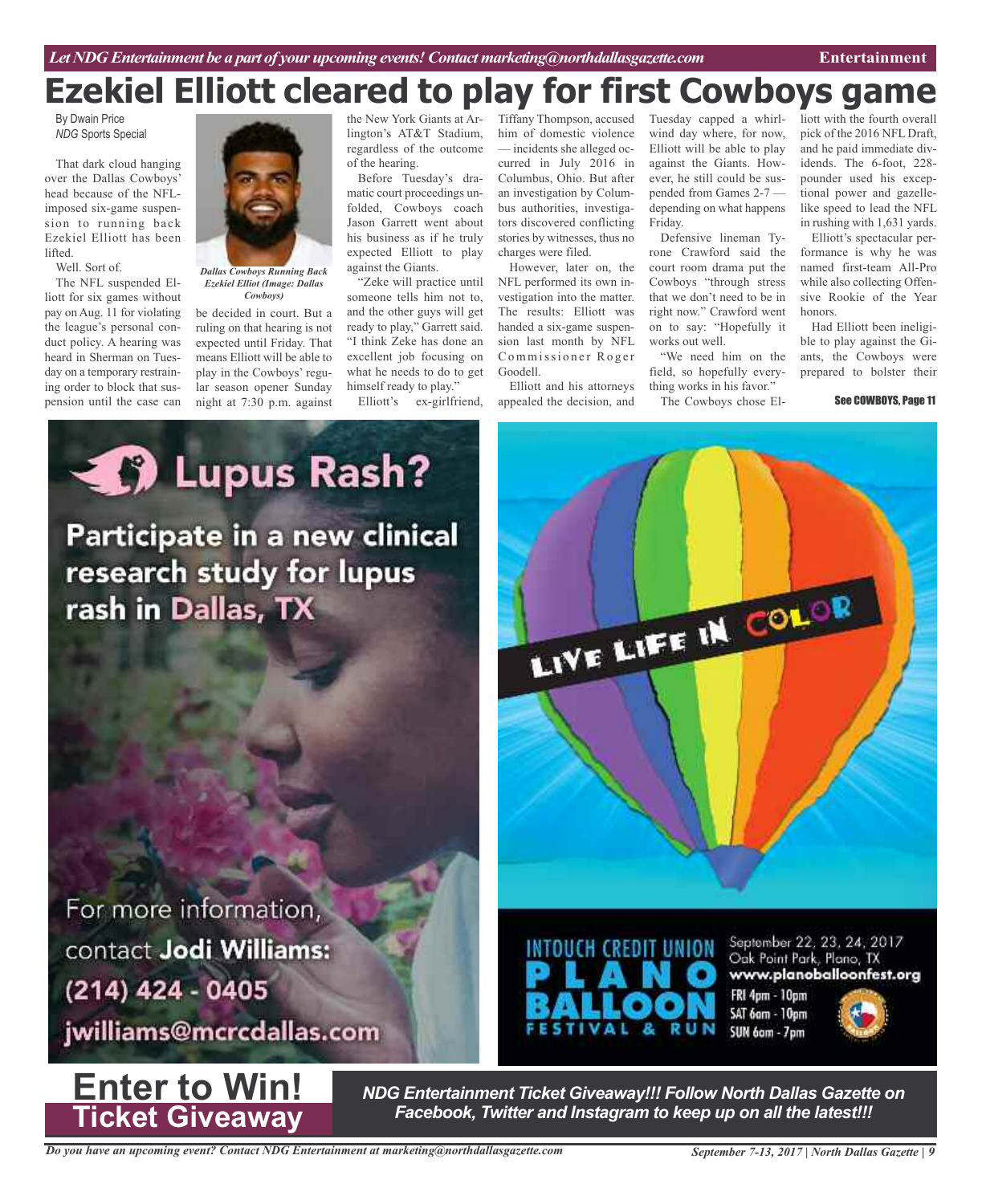# **NDG Book Review: For some, Soul Survivor may be a hard sell**

By Terri Schlichenmeyer

#### Difficult.

We all know someone like that, who could charitably be called a challenge. Someone who swims against the current, who rubs people the wrong way, who makes you growly. In the new book "Soul Survivor: A Biography of Al Green" by Jimmy McDonough, ruffled feathers can come from surprising places.

Born to sharecroppers, Albert Leorns Greene (he later dropped the "e'") entered the world in April, 1946, on the floor of a twobedroom house near a town so small it barely registered on a map. Greene's family was church-going and always had food on the table but life was hard, and young Greene's father often didn't have but a few hundred dollars to last a year. Some people said he had a temper.

"Those who know Al,"

**UNITE** 20033

says McDonough," described him much the same way."

Even so, the family was close and singing was an important part of their lives. When Albert was still a child, his father assembled a gospel group with his sons, leaving Albert out of the mix. McDonough says that Al "watched with envy" as his brothers performed, and vowed that he would become famous one day.

He was a "different" child, a "sensitive" one, but determined: all he ever

# **Bishop Arts Theatre announces premiere of 'In the Tall Grass'**

atre company, Bishop Arts Theatre Center (BATC), has modified its final show of the 23rd anniversary season to include In The Tall Grass (ITTG), a verbatim play by British playwright Paul Kalburgi. In the Tall Grass takes the place of BATC's annual PlayPride Series to bring awareness and a voice to the transgender community at large and will be on stage Sept. 14 -24.

The world premiere of In the Tall Grass is set to return to Dallas on the BATC stage after its 2016 R&D reading at the South Dallas Cultural Center. The current cast includes transgender actors Shannon Walker and Mieko Hicks double cast as Cindy/Tracee and as Imani/Letitia for this staged iteration.

"Transpeople are people with heart & compassion. This production shows the

Oak Cliff's premier the- real struggles transwomen of color face every day. [In The Tall Grass] is an opportunity to show the audience how they can relate to transpeople as human beings," states ITTG actor Shannon Walker.

> BATC is currently one of the few theatres in the DFW area employing transgender actors to play transgender roles on the live stage. Recognizing the obstacles transgender individuals face when it comes to make a living wage, BATC welcomes the opportunity to provide a safe working environment to express themselves and represent their community. In the Tall Grass was written in response to the 2015 murder of a transgender African-American woman, Shade Schuler, whose decomposing body was found

> > See ARTS, Page 11

wanted to do was sing and if he had to, he'd do it "on my own without anyone." Despite his set mind, Al was shy, and didn't make friends easily; a family move north didn't help.

After a successful second try at high school. Al Green scrabbled to find fame in Michigan and in New York before heading for Memphis , a recording hotspot. He wrote songs and had a few minor hits, although McDonough says he was "an… idiosyncratic songwriter"

and had a "strange relationship" with the guys in his band. Still, what he had, "odd" as it was, worked: by 1972, he'd finally achieved his fame.

Today, the Reverend Al Green has returned to his roots, at his own church. He's supposedly reticent to talk about parts of his past, or about the women who came to him in lusty waves. He's, in fact, sometimes said to be reluctant to talk about much at all; he even turned author Jimmy McDonough

away. McDonough was able to interview some of Green's friends and family – or he tried to – and what he learned, plus what he gleaned from elsewhere, is the basis of "Soul Survivor."

Here, McDonough offers a level of respect and praises Green's musical genius, even as he interjects secondhand anecdotes of Green's quirks and conflicting stories. He says Green is "the crazy-old-coot uncle" who's perpetually unpredictable, which underscores a biography that's interesting but shockingly less-than-complimentary. McDonough says he'd been thinking of writing this book "for over twenty years" but, based on narrative here, readers may rightly wonder why.

With the feel of sidewhispered gossip in a dark alley, scandal fans may enjoy this book but, for others, it might be a harder sell. "Soul Survivor" is good enough, but wanting it on your bookshelf may be a decision that's difficult.





*Do you have an upcoming event? Contact NDG Entertainment at marketing@northdallasgazette.com*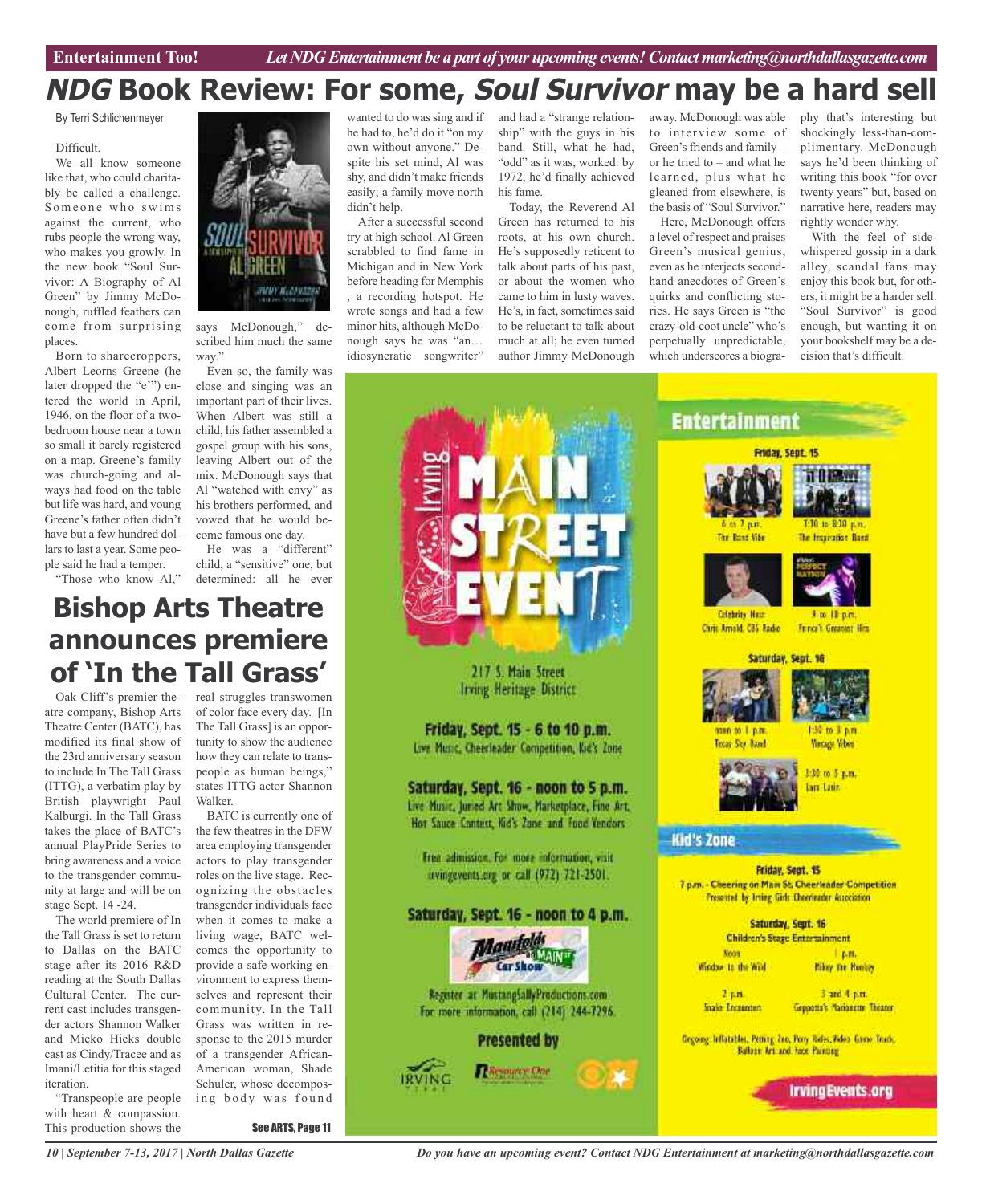# **Inaugural class of DCCCD's ESL Entrepreneurship program graduates**

*Courtesy*

When Hugo de la Mora immigrated to the United States 13 years ago, he saw a "whole world of opportunities," as he put it, all around him. He started a job in the fast food industry; eight years later, he launched his own company, The Best Hot Dog.

De la Mora now owns several hot dog vending carts, provides catering services and has six employees, but he felt he could improve his English and business practices.

De la Mora recently graduated with the inaugural class of the ESL Entrepreneurship program, a collaborative effort between the Dallas County Community College District and the Greater Dallas Hispanic Chamber of Commerce. The free program teaches small business owners greater fluency in English and basic business practices at DCCCD's Bill J. Priest In-



stitute for Economic Development.

The ESL Entrepreneurship program was the brainchild of Gloria Smith, DCCCD's district director of adult education and literacy services, who said she saw small business owners struggle to access resources that are available to them.

"We saw this(program) as an opportunity to help small business owners who are non-native English learners," Smith said. "They work hard and have the big potential, and the resources

we provide can help them expand and grow their businesses. We are teaching them how to run their business and also how to improve their English fluency."

Smith added that she wanted to support small business owners by providing the right tools and resources so that they can create jobs and improve their ventures.

"On the surface, they look fine, but if you ask to see their books, they'll pull out a shoebox," said Smith. "They don't know how to

structure their businesses. They don't know that they need to pay taxes quarterly. I want to reach those at-risk businesses which have great potential, but they don't know the technical require- $\frac{8}{6}$  ments that they need to com- $\frac{8}{6}$  ments that  $\frac{8}{6}$  ply with."

#### **This partnership helps small businesses**

Gabriela Carvallo, vice president of economic development at the Greater Dallas Hispanic Chamber of Commerce, said the GDHCC was approached by DCCCD to put a course together that combined English as a second language with entrepreneurship. She added that some of the biggest challenges Hispanic entrepreneurs face include language proficiency, education and finance. In addition, many of those entrepreneurs are not technologicallysavvy, so the program teaches them financial software.

"We have learned a lot about how entrepreneurs develop," Carvallo said. "When we ask them to provide us with their financials, a general ledger or an income-and-loss statement, they bring their income tax statements. For them, that's how much they make after expenses. As a result, we try to teach them early on that they really need to have documentation to be successful and to be able to make decisions."

Carvallo said the twomonth-long program committed to having 15 participants in the first cohort, but they accepted 16, all of whom graduated. However, they also put many other applicants on a waiting list for the next cohort, which starts after Labor Day.

"As soon as we said we had a class that combined ESL with entrepreneurship, we had 37 RSVPs," Carvallo said. "We already have

fully good football team." Meanwhile, as the Cowboys remain in limbo in re-

a lot of good things

43 applicants for the second cohort."

Rick Ortiz, GDHCC's president and CEO, said the idea was so successful that they didn't need to do any outreach in the Hispanic community.

"The demand is there, but it's also a matter of being able to meet the demand," Ortiz stated. "We'd love to be able to help as many of our clients as we can, but we want to make sure we do it right. We don't want to do something halfway."

#### **Participants put their knowledge in practice**

Diana Nava, who owns a financial services consulting company and who was one of the program's graduates, said she was an entrepreneur in her native Colombia. She came to the United States with "a great desire to succeed." However, she didn't know how to be a business

#### See DCCCD, Page 15

some situations that have happened off the field as well, and hopefully, like all of us in life, you learn from

running attack by employing a combination of Darren McFadden, Alfred Morris **COWBOYS,** continued fromPage <sup>9</sup>

and Rod Smith. "We're ready for whoever is back there," guard Zack Martin said. "We've got a ton of confidence in Alfred and D-Mac and Rod back there."

Martin acknowledged that regardless of whoever is the Cowboys' running back, not much changes for the offensive linemen.

"Obviously (Elliott is) a very talented back and when he gets to the second level he does some special things, but so does these other guys," Martin said. "So for us up front, nothing changes.

"We still have to block our guys and make holes for the guys running."

dumped in a field in the Medical District of Dallas. Told through first-hand testimonies of transgender women of color in Dallas, playwright Paul Kalburgi

**ARTS,** continued from Page <sup>10</sup>

**Dak not worrying about sophomore letdown**

And the offensive line still also have to block for quarterback Dak Prescott, who additionally was very impressive as a rookie last year after being a fourthdraft pick out of Mississippi State. Prescott, who completed 311-of-459 passes (67.8 percent) for 3,667 yards and 23 touchdowns with only four interceptions last season, spent part of the offseason fending off questions about a possible sophomore jinx.

That is, players who have a spectacular rookie season, but somehow just can't get it together during their second year. Prescott described that analogy as hogwash.

"All I've ever known is hard work, and hard work pays off," Prescott said.

brings audiences a "form of documentary theatre in which plays are constructed from the precise words spoken by people interviewed about a particular event or

"That's what I did in this offseason and what I've done every offseason in my career."

Behind Prescott and Elliott, the Cowboys won the NFC East last year and tied the franchise record for wins in a season with 13. But they lost the divisional playoff game at home to the Green Bay Packers (34-31), and two of their three regular season losses were to the Giants.

While Prescott knows he's far from perfect, he admittedly doesn't focus on improving just one aspect of his game.

"I try to get better at everything at this position," Prescott said. "It's hard to say I'm only going to work on this because then you're letting something else fall behind.

"If I only work on my arm accuracy, then I'm letting

topic," thereby bringing a true sense of realness and grittiness to the stage. In the Tall Grass is relevant and timely of the issues facing the transgender commu-

Parents please note this

nity today.

my feet down. For me, it's just about taking everything, figuring out ways to make it my strengths, and then continuing to get better at every aspect of my game."

**Can the Cowboys break Giants win streak?**

The Giants have won their last three meetings against the Cowboys. That success came mainly because the Cowboys' defense couldn't hold its own.

That defense has its feet to the fire again this season.

"We're going to control what we can control," Garrett said. "We control our preparations as players and coaches — and that's everybody — and you just go to work, and that's what we've been doing since we started the offseason program.

"Obviously it's a real big challenge against the Giants this week. We respect them a great deal – they're an aw-

production is mature audiences only. Contains adult language and situations not suitable for young audiences.

For tickets and more information visit bishopartstheatre.org.

gards to Elliott's playing status beyond Sunday's game, at least they now know they can focus on having one of the game's most feared players lining up against one of their NFC "Certainly Zeke has done both of those situations. "And he's a smart guy and we'll go through this process and try to handle it as best as we can from a legal standpoint and fight it the right way. He and his team are doing that. But

then you learn from the dif-

throughout his career, both in college and in the NFL,'' Garrett said. "He's had ferent experiences you have in life and you move forward." **Paid Internship opportunity for writers, college students**

**in the Dallas Area**

The *North Dallas*

East rivals.

*Gazette* has an internship position available. The goal is to provide students and aspiring writers an opportunity to gain published clips, experience and professional feedback.

The position is for up to 20 hours a week at \$8.00 per hour. Applicants must have reliable transportation.

**Send resume and writing samples to: businessoffice@northdallasgazette.com**

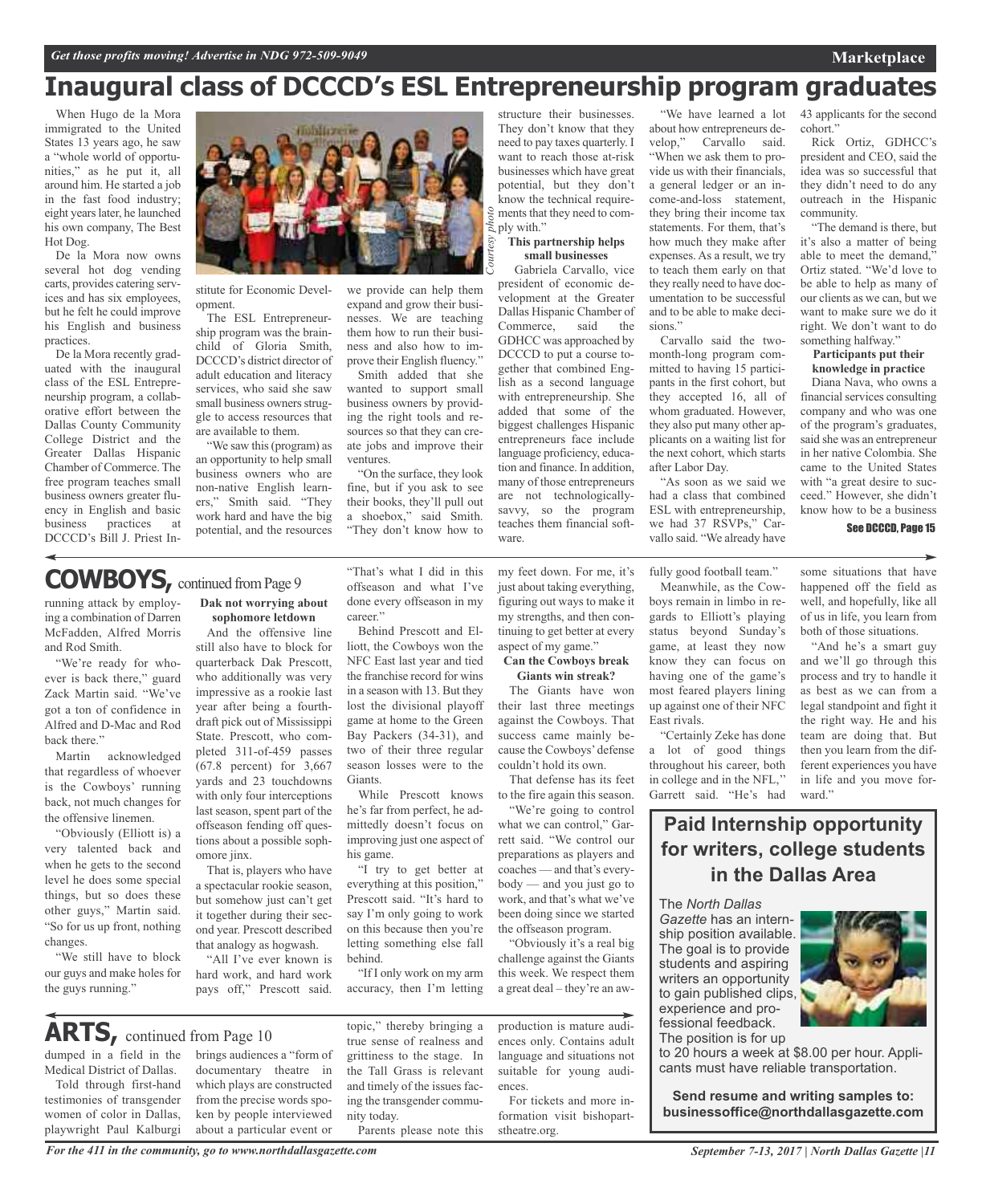# **Attending an event or concert soon? Here's how to avoid ticket scams**

*Kyna Borlasa / Flickr*

With the summer in full swing, many places will be hosting tons of concerts, festivals and other exclusive events. While you can't put a price on fun or the memories you'll make this summer, scammers will take a crack at guessing what you'll be willing to pay to have a good time. They'll be hard at work creating ticket offers that seem legitimate, but will cause you financial harm, embarrassment and ultimately prove to be a waste of time. Here's what you should know in order to avoid ticket scams this summer.

#### **What are ticket scams?**

Tickets scams don't refer to a single type of scam, but rather a set of scams designed to trick you out of your money or personal information – either through false advertising or through "ticket scalping." These scams tend to revolve around concert tickets, theme park tickets, art festival tickets and sporting event tickets, but can conceivably be applied to any type of ticket purchase, like airline tickets to a popular destination. While there are likely dozens of these scams, such as sweepstakes scams, most stem from resellers.

Sometimes when major



ticket vendors sell out of tickets, third-party sellers pick up the slack and can provide relief for last-minute buyers. Not all sellers are equal, though, as there are a lot of people, especially on the Internet, who either don't hold up their end of the bargain, or who provide you with less than you were expecting, leaving you high and dry without a ticket or the money you fronted. Either way, these types of financial losses usually occur when someone is scammed after they purchase a ticket from an individual or through a third-party, like Craigslist.

**How do you know if a**

**reseller is scamming you?** Not all resellers are bad, but there are some signs that

might hint that a reseller has less-than-genuine motives:

They use sites that provide

a high degree of anonymity. You can often find tickets for many things on sites like Craigslist or eBay at reasonable prices. And while not every ticket reseller on these sites is a scammer, the anonymity afforded by these sites makes it far easier to get away with scams. In addition, most users are left with little recourse when they are scammed, as these sties don't always have quality assurance or compensation for losses. As such, purchasing tickets from these sites is especially risky because even if you're given a ticket, you might not find out if it's legitimate until you're in line trying to use it. As such, if you opt to use a site that offers the seller a way to post things anonymously, you may want to proceed with caution.

They request hard-to-trace

## **EXES,** continued from Page <sup>1</sup>

from UT in 2011 with a Bachelor of Science in Government. After graduating, he joined the Teach for America Corps, to more positively impact the lives of inner-city children. He is the founder and executive director of 4.0 Growth Productive Accountability, a Houstonbased education consultant firm that prepares students for college and provides motivational speeches to schools.

Unsung Service Awardee – Houston native and longtime Dallas resident Alshare Hughes earned his Bachelor of Science degree in Mechanical Engineering from UT in 1999. The registered professional engineer currently works in regulatory compliance for a major Dallas-based public utility company. Hughes also is the cofounder and serves as the Chair Emeritus of the Black Ex Students of Texas Association (BEST). In addition, he is the founder and executive director of Real Life in Christ Ministries, a nonprofit ministry focused on building disciples of Jesus Christ who live out their faith. Hughes graduated from Dallas Theological Seminary with a Master of Arts in Christian Education earlier this year.

Alumnus of the Year Awardee – In recognition of his extraordinary vision, civil rights activism and outstanding leadership both then and now, Nacogdoches native Lonnie Fogle will receive the Alumnus of the Year Award. Fogle, who earned a Bachelor of Science degree in

Chemistry from UT in 1966, is retired senior engineer from DuPont. The longtime Houston resident has worked tirelessly to recruit African American students to UT and to help them to successfully matriculate through the university. experiences of being a Longhorn" Alumni Network is to identify, inform, and involve African-American alumni in all aspects of The Texas Exes; to recruit and retain African-American students

"My life has been enriched by my experiences at UT," said Dallasite Hughes. "I owe it to future students and to the University to actively promote black students being a part of the student body.All parties benefit from this presence. Black alumni are a critical piece of telling the UT story to potential students, and future graduates, who look like us."

Hughes added, "An alumni presence can help encourage students to matriculate to graduation as well by providing needed encouragement, mentorship and shared

payment methods. Like most scammers, devious resellers prefer that their actions remain hard to trace. They'll ask for payment in things like Bitcoin and other cryptocurrencies or gift cards, wire transfers and money transfers. When you're asked to make such a payment, you should recognize that you're likely dealing with a scammer and deny to purchase anything from them. As such, if you're purchasing tickets(or really anything) online, you should use a credit card be-

cause it offers the most fraud protection if things go unexpectedly. You can also consider using payment services that shield your credit card credentials like PayPal or Venmo for additional options and protection.

Their prices are suspiciously low. If you're buying tickets from a reseller for an event that's sold out, seeing prices that are low or at standard market rates should be an immediate red flag that you're getting scammed. Some sellers will give you stories about how they just want to get rid of the tickets or how something came up last minute, but these are excuses that can't be verified. As such, when you come across a

The mission of the Black

and connect them with alumni through networking and scholarships. The Black Alumni Network is an official network of the Texas

The honorees will be recognized during the annual Legacy Celebration Dinner at 7 p.m. on Friday, September 8 at the UT Etter-Harbin Alumni Center. Additional information about the annual homecoming weekend may be obtained at https://www.texasexes.org/c hapter/black-alumni-net-

Exes.

work.

deal that's too good to be true, it's usually in your best financial interest to pass it up. If you want a good deal on tickets, it's better to simply buy them in advance from a reputable source.

#### **How can you avoid reseller ticket scams?**

While these scams can be hard to detect, some basic advice and common sense can go a long way to help you avoid them:

Purchase your tickets in advance. As stated above, a lot of these scammers take advantage sold out events, so by planning out your activities in advance and buying tickets early, you're more likely to avoid the worst of the worst when it comes to ticket scams.

Stick to purchasing from legitimate sources. Legitimate ticket distribution companies like Ticketmaster, StubHub and Eventbrite are safe bets when it comes to buying authentic tickets. So in the event that you can't get tickets from the organization or group putting on the event, you may want

to choose to get your tickets from these legitimate ticket reselling websites.

Watch out for phishing. Even if you stick to buying from legitimate sellers you'll want to be on the lookout for signs of phishing. Scammers try to impersonate these organizations all the time, usually through fake email threads that use fake domain names resembling those of real companies. When you purchase tickets through sites like Ticketmaster or StubHub, know that you'll never be sent an email asking for repayment or for your personal information. Usually, these sites only send receipts and confirmations via email, but if you're ever unsure, don't click on any links, and instead open your browser and visit the site using the domain name you already know.

For more information on how to keep you and your family safe from scammers all summer and year-round, take a look at our scams blog.

# **Distributor (Tack) Truck Driver**

A Successful Construction Company in the Mid-cities area has an immediate opening for a Distributor (Tack) Truck Driver. The ideal candidate will have 1 year experience driving a distributor (tack) truck, class A CDL with tanker endorsements, basic math skills, clean MVR, and speak and write in English.

We offer excellent benefits and salary to compensate your experience!

Interested candidates should apply at **Reynolds Asphalt 8713 Airport Freeway #100 North Richland Hills, Texas 76180 mhood@reynoldsasphalt.com EOE**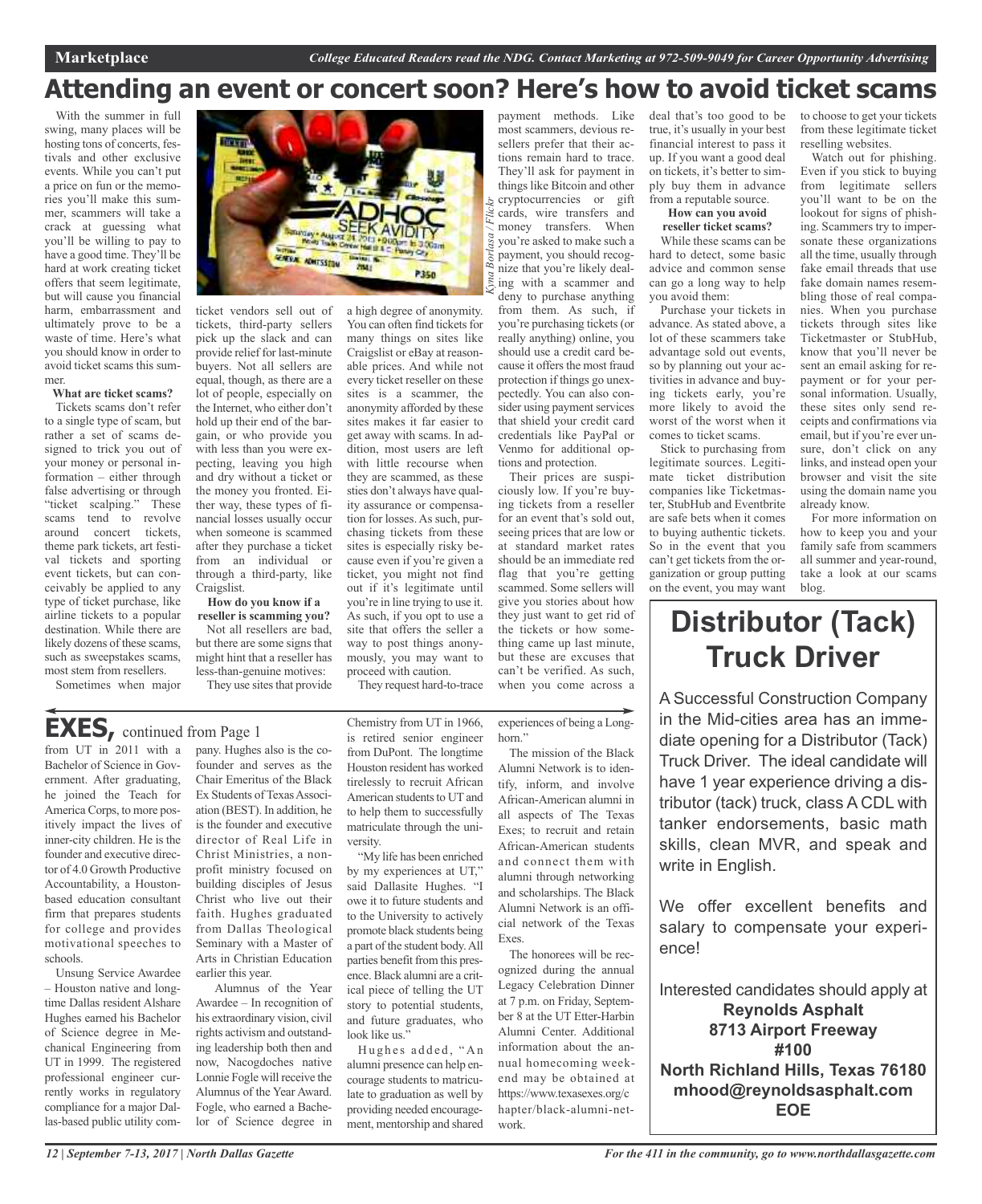# **Upcoming DFW area job fairs**

#### **Sept. 11 Dallas Job Fair**

Are you still looking for that golden career opportunity that will allow you to build a solid future for yourself and your family? We can help! We have over 15 years of experience in connecting candidates just like you with hiring managers at companies ranging from small local businesses clear on up to Fortune 500 corporations. Interview with over 10 companies at one time!! The fair will be held from 11:00 a.m.  $-$  2:00 p.m. at the Doubletree by Hilton Dallas-Market Center at 2015 Market Center Blvd, Dallas, TX 75207.

#### **Sept. 13 Dallas Career Fair by CareerIntro**

You are invited to attend our upcoming career fair, attendance is free! This will be a great opportunity to meet local, regional, and Fortune 500 Companies with immediate job openings in your area. Our events are open to executive level experienced professionals as well as entry level and recent college graduates. This is your chance to meet directly with hiring managers! Make sure to register so that companies can review your resume prior to attending the career fair. Plan to take updated crisp resumes to a career fair, prepare to interview on the spot, and dress to impress. The fair will be held from  $10:00$  a.m.  $-1:00$  p.m. at the Wyndham Dallas Suites at 7800 Alpha Rd, Dallas, TX 75240.

## **Sept. 21**<br>**Choice Career Fairs Choice Career Fairs – Dallas Career Fair**

Meet with hiring managers from some of the best companies in Dallas. Bring plenty of resumes, as you'll be giving them directly to hiring managers at each company. If you have a multi-page resume, make sure your name and contact information are on each page. Be organized and bring supplies you might need i.e. pens, paper, business cards, etc. You can spend as little or as long as



you want at the show. Plan to spend one hour at the event. You should be able to speak with at least 10 company representatives or more in this time. The fair will be held from 11:00 a.m.  $-2:00$  p.m. at the Doubletree by Hilton Hotel at 2015 Market Center Blvd, Dallas, TX 75207.

#### **Sept. 28 Dallas Career Fair**

Ready for a new career? National Career Fairs is under new ownership and we are driving employers and future employees together faster then ever before.

WE ARE HELPING AMERICA GET BACK TO WORK! The fair will be held from 11:00 a.m. – 2:00 p.m. at the Doubletree Hotel – Dallas-Love Field at 3300 W. Mockingbird Ln, Dallas, TX 75235.

#### **Oct. 11 Dallas Job Fair**

Come meet with hiring managers from local, national, and Fortune 500 companies for free at our Dallas Job Fair. You will be meeting with decision makers face to face, so wear a suit and dress for success.

Update your resume and bring 15+ copies to be able to offer a resume to every manager you speak with. There might be companies and industries you are not familiar with, but take the time to speak with them.

It might be your dream job. The fair will be held from 9:00 a.m. – 12:30 p.m. at the Sheraton Dallas Hotel by the Galleria at 4801 Lyndon B. Johnson Freeway, Dallas, TX 75251.

#### **Oct. 12 Best Hire Career Fairs – Dallas Job Fair**

Open the doors of opportunity when you meet and interview with the top hiring companies in Dallas.

This career fair will allow you to learn about the businesses that are hiring and what their hiring needs are. Tired of sending your resume over the web to get no responses back? Put a face with a name and make a great first impression. Register today, and you could get hired live at our next career fair in Dallas. Be prepared to interview with hiring managers and recruiters from the top hiring companies in Dallas. Dress to impress and bring plenty of resumes. The fair will be held from  $11:00$  a.m.  $-2:00$  p.m. at the Doubletree by Hilton Hotel at 2015 Market Center Blvd, Dallas, TX 75207.

#### **Oct. 19 Dallas Career Fair by Choice Career Fairs**

Do you have a resume, but aren't getting called for interviews? If so, it means your resume needs improvement to catch the attention of hiring managers. Bring a copy of your resume and receive a 10 minute resume consultation. Find out about small changes that can make a big difference in getting your resume noticed. You'll meet face-to-face with hiring decision-makers from some of the areas top employers. Dress professionally and bring plenty of resumes, because they're here to hire.



ment Mechanics

**Equal Opportunity Employer** 

Walk in and start interviewing, it's that simple. Save time, money and effort interviewing with multiple companies in one day at one location. Many of these companies have several openings and are eager to meet with you. You're no longer just a piece of paper. Attend the career fair and get in front of decision makers. The fair will be held from 11:00 a.m. to 2:00 p.m. at the Hilton Arlington at 2401 E Lamar Blvd, Arlington, TX 76006.

#### **Oct. 26 Dallas Career Fair by Choice Career Fairs**

You'll meet face-to-face with hiring decision-makers from some of the areas top employers. Dress professionally and bring plenty of resumes, because they're here to hire. Walk in and start interviewing, it's that simple. Save time, money and effort interviewing with multiple companies in one day at one location. Many of these companies have several openings and are eager to meet with you. You're no longer just a piece of paper. Attend the career fair and get infront of decision makers. The fair will be held from 11:00 a.m. to 2:00 p.m. at the Comfort Inn & Suites Plano at 700 East Central Parkway, Plano, TX 75074.



**Attention Suppliers of Goods, Services and Construction**

GARLAND



• Competitive wages<br>• Array of benefits<br>• Education incentive pay<br>• ...and more

REGISTER ONLINE TO TAKE THE CITY OF IRVING'S NEXT CIVIL SERVICE ENTRANCE EXAM

#### *www.cityofirving.org*

*The City of Irving does not discriminate on the basis of race, sex, religion, age or disability in employment or the provision of services.*

# **Driver Supervisor**

A Successful Construction Company in Mid-cities area has an immediate opening for a motivated individual reporting to the Operations Manager. Ideal candidate will have 2 years' experience with DOT guidelines, driver supervision experience, truck maintenance, a positive attitude, highly organized, ability to multi-task, have strong computer skills, and be a self-starter . Knowledge of ELD and bi-lingual is strongly desirable. We offer a competitive salary, good benefits and professional environment. Interested candidates please send your resume along with salary history/requirements to:

**Monte Hood P.O. Box 370 Euless, TX 76039 mhood@reynoldsasphalt.com EOE**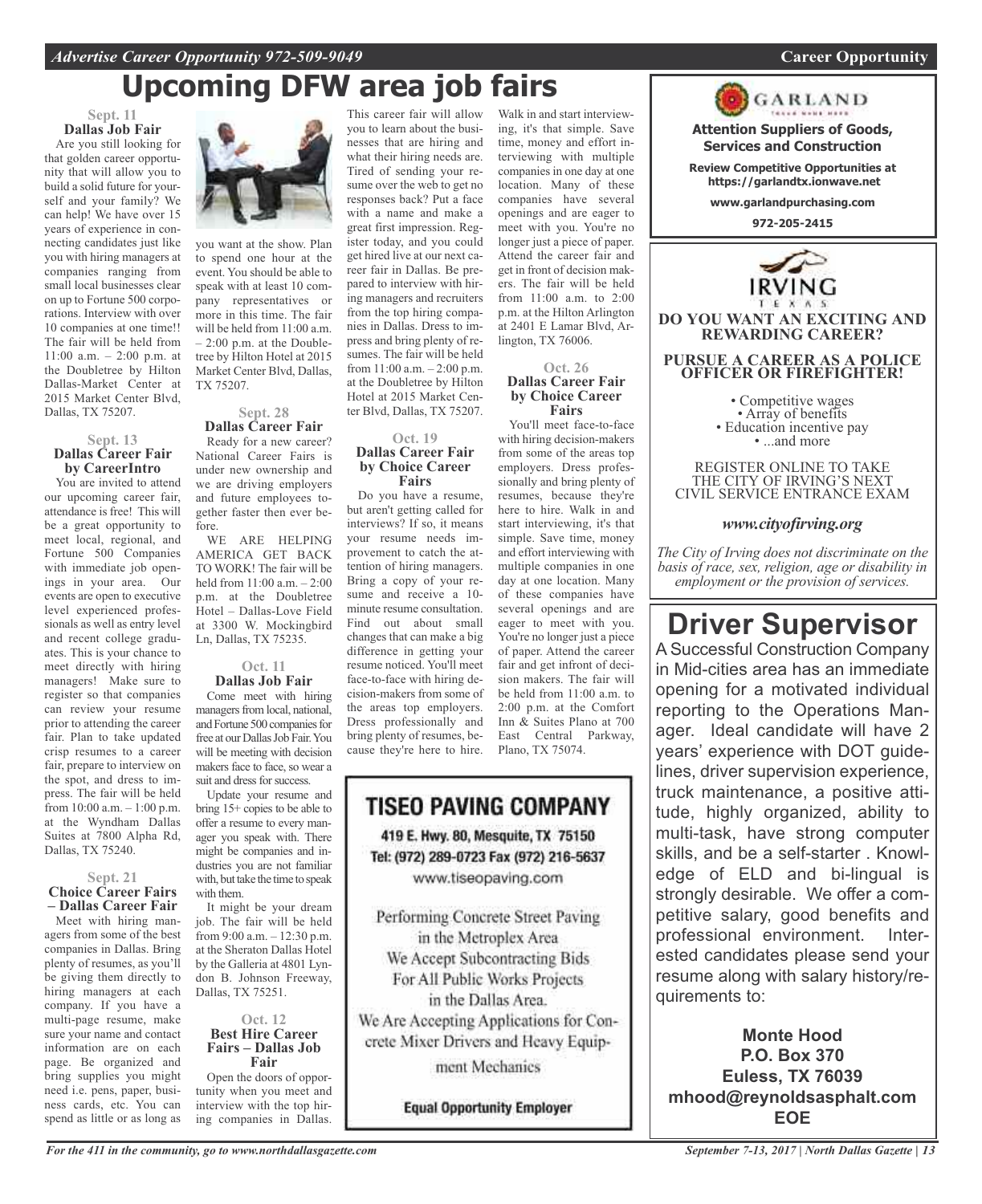#### **Church Happenings www.NorthDallasGazette.com**

#### **BETHEL BIBLE FELLOWSHIP, CARROLLTON (A PLACE TO BELONG)**

*NOTICE: Pastor Woodson serves the community by providing "Professional Therapy and Counseling Services" on a "Sliding Fee" scale. To schedule an appointment call the Pastoral Counseling Center at 972-526-4525 or email the church at www.bethelbiblefelloswhip.org*

Discover Hope and Help for daily living; and, you don't have to be a member to come. The Connect-2-Reflect (C2R) meetings are held in comfortable and relaxed homes, one in Carrollton and one in Plano, refreshments are served. Call the church for details.

**September 10, 9:45 a.m.** You're invited to our Sunday "Prayer and Meditation" at 9:45 am. You will be blessed and inspired. You don't want to miss this! And, join us in our one hour only Sunday's Bible Study at 12 Noon, continuing on the book of Ephesians with other supporting chapters and verses.

**September 13, 7 p.m.** Join us in Wednesday's Prayer and Bible Study Class with Pastor Brenda

Patterson, Senior Pastor Woodson, Pastor Larry Gardner, Pastor Bernadette and others conducting a new study on the book of Ephesians with supporting chapters and verses. Spiritual maturity is God's desire for you; it's Time to Grow in the Word of God.

Dr. Terrance Woodson, Senior Pastor 1944 E. Hebron Parkway Carrollton, TX 75007 972-492-4300 www.bethelbiblefelloswhip.org

#### **FELLOWSHIP CHRISTIAN CENTER CHURCH IN ALLEN "THE SHIP"**

 $\mathcal{L}_\text{max}$  , which is a set of the set of the set of the set of the set of the set of the set of the set of the set of the set of the set of the set of the set of the set of the set of the set of the set of the set of

**September 10, 8 a.m.** Join us in our Sunday Morning Services as we praise and worship God in the Joycie Turner Fellowship Hall; followed by our Sunday Worship Services; and bring someone with you, you will be blessed.

**September 13** Join us in our Wednesday's 12 Noon-Day Live, Prayer and Bible Study and/or our Wednesday Night Live, Prayer and Bible Study at 7 p.m. to learn more about God's Word. Be encouraged by God's plan for your

# *Church Happenings is a weekly calendar ofreligious services produced by the North Dallas Gazette.*

*To make additions or corrections to the calendar, contact: religion@northdallasgazette.com*

maturity and His glory; and most of all; be prepared to grow.

say to us.

Church.

Pastor Rickie Rush

Dallas, TX 75237 972-372-4262 www.Ibocchurch.org  $\overline{\phantom{a}}$  , and the set of the set of the set of the set of the set of the set of the set of the set of the set of the set of the set of the set of the set of the set of the set of the set of the set of the set of the s

7701 S Westmoreland Road

**MT. OLIVE CHURCH OF PLANO (MOCOP) (Uniting the Body of Christ Among Nations)**

**September 10, 10 a.m.** Join us for Morning Worship Service as we praise and worship God for His Honor and His glory; and don't forget to comeback at p.m. for our Brazilian

**September 13, 7 p.m.** You're invited to our Wednesday's Bible Study class; you will learn what God has to say to us. Come to be encouraged by God's plan for your spiritual growth and His glory.

Pastor Sam Fenceroy Senior Pastor and Pastor Gloria Fenceroy

Dr. W. L. Stafford, Sr., Ed. D. Senior Pastor 1609 14th Street Plano, TX 75074 972-379-3287 www.theship3c.org  $\overline{\phantom{a}}$  , which is a set of the set of the set of the set of the set of the set of the set of the set of the set of the set of the set of the set of the set of the set of the set of the set of the set of the set of th

#### **INSPIRING BODY OF CHRIST CHURCH, Let's Go Fishing! MATTHEW 4:19**

**September 15, 7 p.m.** All men are invited to Men's Ministry meeting each Friday night at 7 p.m., (IBOC promotes proactive male leadership.)

**September 17, 10 a.m.** You're invited this Sunday as we praise, worship, honor and magnify God's Holy name in songs and the spoken word.

**September 18, 7 p.m.** Join us in Monday School as we grow in God's Word and learn what God has to

#### **MT. OLIVE CHURCH OF PLANO** 300 Chishoim Pt. Plano, TX 75075 972-633-5511 Answers you need, Hope for today is waiting for you... · Sunday School for all ages 8:30 am  $9-30$  am · Sunday Morning Prayer · Sunday Service  $10:00$  am · Wednesday Night Service 7:00 pm Pastor Sam Fenceroy

Pastor Gloria enceroy www.mocop.org Radio Programs

Vision & Truth Live" Pastor Sam<br>y Sun, 9:00pm-10:00pm<br>to 1es.7 PM THE WORD "Truth Made Simple" to Pastor S 5:30pm KODN 1040 AL

300 Chisholm Place Plano, TX 75075 972-633-5511 www.mocop.org **SHILOH MBC IN PLANO (WHERE COMMUNITY BECOMES FAMILY)**

Come and connect to God through Shiloh; grow in Christ through the study of God's Word; and Serve God through service to each other and to the world. John 12:26.

#### **September 10, 8 a.m. And 11 a.m.**

Join us for our morning services; you will enjoy the fellowship during our 8 a.m. and in the 11 a.m. Worship Services.

**September 13, 7 p.m.** You're invited to our Wednesday's Bible Study to learn more about God's Word. Come and be encouraged by God's plan for your maturity and growth; it's all for His glory and His honor. We are, "Growing in Christ through the study of His Word."

Our church ministries offer opportunities for motivation and growth; join us and see. Be blessed of the Lord.

Dr. Isaiah Joshua, Jr. Senior Pastor 920 E. 14th Street Plano, TX 75074 972-423-6695 www.smbcplano.org



Kedra A. Flowers CPA PC www.IRSsafe.com

NDG now has a "Special Advertising Package"for churches and non-profit organizations that need to let the community know about your Special Event.

#### Opportunity You Can Measure...

#### **Church Events**

- Church Anniversary
- Pastor's Anniversary
- Women's Day
- Men's Day

#### **Non-Profit Org. Events**

- Fundraisers
- (Concerts)
- Special Events
- (Personal or Community)

## Special Rate \$199

(Black & White, per insertion) Ad size - 4.905"x 6"(Quarter Page, B&W) (NOTE: Color Ad \$75 extra per inserion) Production disclaimer - NDG ad meake-ready is not included in promotion. Layout/production of "copy ready"ad will be a nominal extra cost. E-mail ad copy to: Marketing@NorthDallasGazette.com or call our Marketing Department today! -509-9

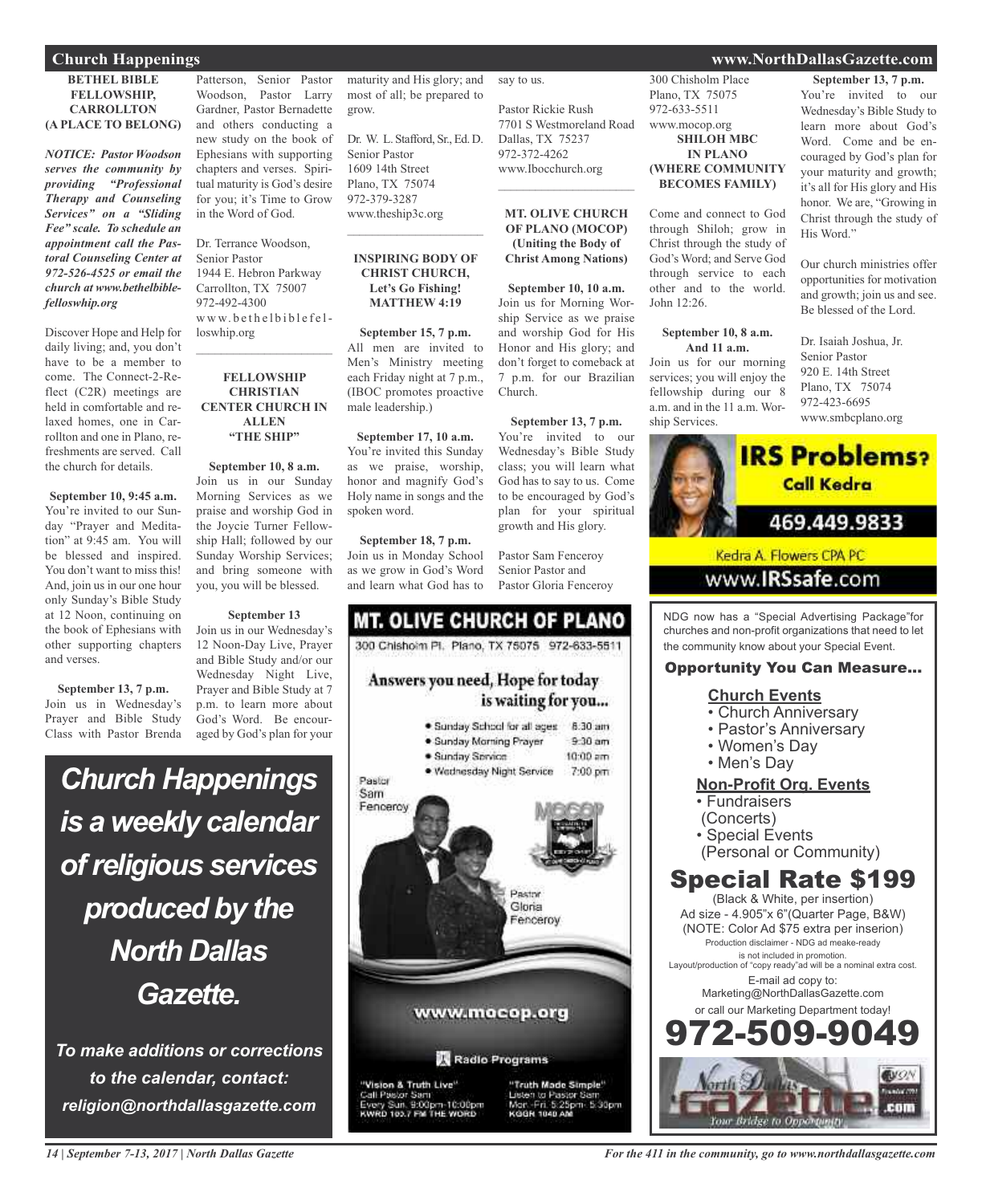# **God is not about YOUR success**



*Send email to: businessoffice@ northdallasgazette.com to sign up for Sister Tarpley's weekly electronic newsletter.*

"I tell you the truth, unless a kernel of wheat falls to the ground and dies, it remains only a single seed.

But if it dies, it produces many seeds. The man who loves his life will lose it, while the man who hates his life in this world will keep it for eternal life" John  $12:24-26$ 

God is all about your death so that HIS success can be realized through you! This is why the Church is having such little impact.

There are too many believers who have not yet died to their old nature so that Christ can live fully through them.

When believers come to the end of themselves they will lose their lives to Him and live through the power of the Holy Spirit and begin to see the reality of a living gospel that impacts lives, workplaces, cities and nations.

"Much of modern Christian enterprise is 'Ishmael.' Born NOT of God, but of an inordinate desire to do God's will in our own way

The one thing our Lord never did," said Oswald Chambers. The psalmist describes what it means to live in our own strength:

"Unless the LORD builds the house, its builders labor in vain. Unless the LORD watches over the city, the watchmen stand guard in vain.

In vain you rise early and stay up late, toiling for food to eat - for He grants sleep

127:1-2.

How does one die so that Christ can be our all and all? It usually takes a crisis of significant proportions for most people to relinquish the control of their lives.

It means we come to the end of ourselves and our striving to control the events in our lives and we finally come to the place where we can say, "Lord, I surrender. Please take full control of my life."

Have you come to this place with God in your life? Let go and let God make

to those He loves" (Psalms you a success His way.

For help, you can easily say the Lord's Prayer. Our Father, who art in heaven, hallowed be thy name. Thy kingdom come, Thy will be done on earth as it is in heaven.

Give us this day our daily bread, and forgive us our debts as we forgive our debtors. Lead us not into temptation, but deliver us from evil, for Thine is the kingdom and the power and the glory forever, Amen.





# DCCCD, continued from Page 11

person here, and she faced a language barrier.

"I had to start from scratch because the laws and the culture were new to me," Nava said. "I had to familiarize myself with small business procedures because I didn't have enough knowledge, and I needed guidance. In addition, my lack of English presented a great challenge."

Nava said one of the best parts of the program was getting to know and network with the other students. "It was good to combine the learning aspect with the practice. I heard many colleagues talk about their challenges – some failed because they didn't know how to do a contract or deal with competition. Our instructor taught us how to deal with adversity." De La Mora said, while he was in the program, that he

woke up at 5 a.m. daily to run his business and then went to class for another three hours. While it seemed exhausting at the time, de la Mora said it was all worth it.

"One of the reasons I have been successful is because I have my family's support. But I also employ six people, so six other families depend on me," de la Mora said. "I was never a salesperson, so I needed to learn more about how to run a business."

For more information about the ESL Entrepreneurship program, send an email to Gloria Smith at GSmith@dcccd.edu.



*For the 411 in the community, go to www.northdallasgazette.com*





www.smbcplano.org